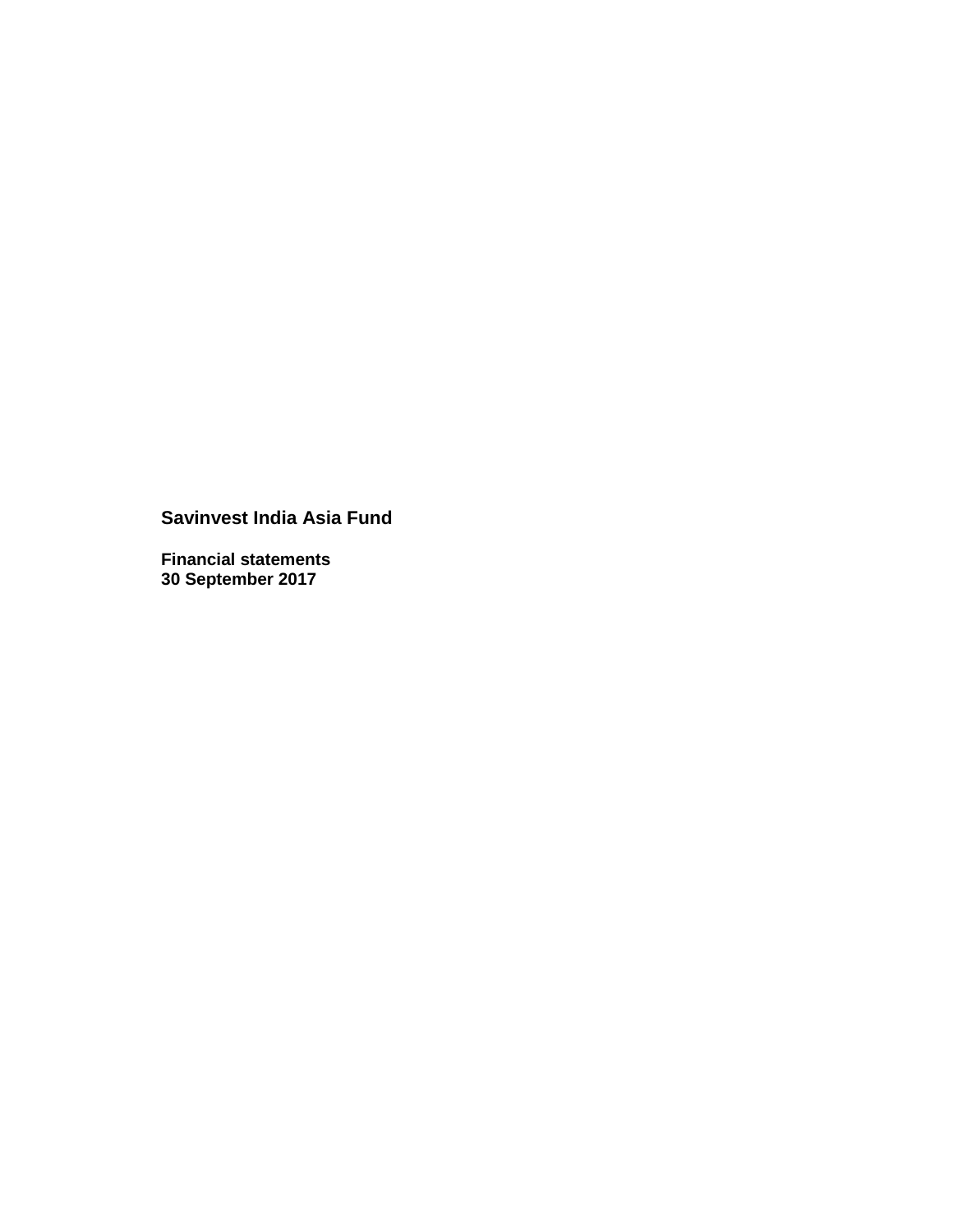| <b>Contents</b>                                                 | Page    |
|-----------------------------------------------------------------|---------|
| Statement of trustee's and management's responsibilities        | 1       |
| Independent auditor's report                                    | $2 - 3$ |
| Statement of financial position                                 | 4       |
| Statement of profit or loss and other comprehensive income      | 5       |
| Statement of changes in net assets attributable to unit holders | 6       |
| Statement of cash flows                                         | 7       |
| Notes to the financial statements                               | 8 - 34  |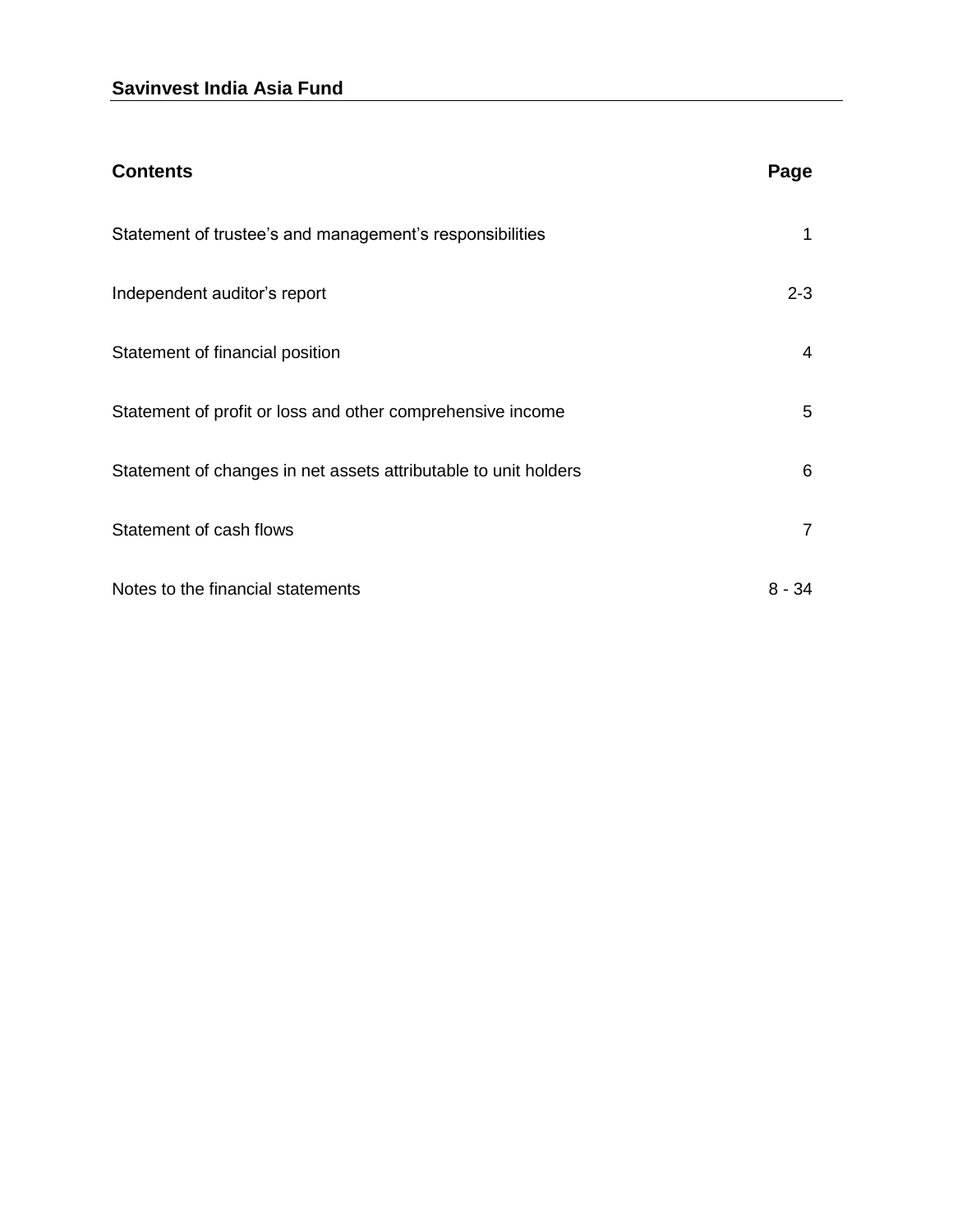# **Statement of trustee's and management's responsibilities**

The Trustee, First Citizens Trustee Services Limited has delegated to Bourse Securities Limited, in their capacity as investment and administration manager (management) responsibilities for the following:

- Preparing and fairly presenting the accompanying financial statements of Savinvest India Aisa Fund, ('the Fund') which comprise the statement of financial position as at 30 September 2017, the statement of profit or loss and other comprehensive income, statement of changes in net assets attributable to unit holders and statement of cash flows for the year then ended, and a summary of significant accounting policies and other explanatory information;
- Ensuring that the Fund keeps proper accounting records;
- Selecting appropriate accounting policies and applying them in a consistent manner;
- Implementing, monitoring and evaluating the system of internal control that assures security of the Fund's assets, detection/prevention of fraud, and the achievement of the Company's operational efficiencies;
- Ensuring that the system of internal control operated effectively during the reporting period;
- Producing reliable financial reporting that comply with laws and regulations; and
- Using reasonable and prudent judgement in the determination of estimates.

In preparing these audited financial statements, management utilised the International Financial Reporting Standards, as issued by the International Accounting Standards Board and adopted by the Institute of Chartered Accountants of Trinidad and Tobago. Where International Financial Reporting Standards presented alternative accounting treatments, management chose those considered most appropriate in the circumstances.

Nothing has come to the attention of management to indicate that the Fund will not remain a going concern for next twelve months from the reporting date; or up to the date; the accompanying financial statements have been authorised for issue, if later.

\_\_\_\_\_\_\_\_\_\_\_\_\_\_\_\_\_\_\_\_\_\_\_\_\_\_\_\_\_\_ \_\_\_\_\_\_\_\_\_\_\_\_\_\_\_\_\_\_\_\_\_\_\_\_\_\_\_\_\_\_\_

\_\_\_\_\_\_\_\_\_\_\_\_\_\_\_\_\_\_\_\_\_\_\_\_\_\_\_\_\_\_ \_\_\_\_\_\_\_\_\_\_\_\_\_\_\_\_\_\_\_\_\_\_\_\_\_\_\_\_\_\_\_

Management affirms that it has carried out its responsibilities as outlined above.

27 January 2018 27 January 2018

Trustee Trustee

Manager Manager Manager

27 January 2018 27 January 2018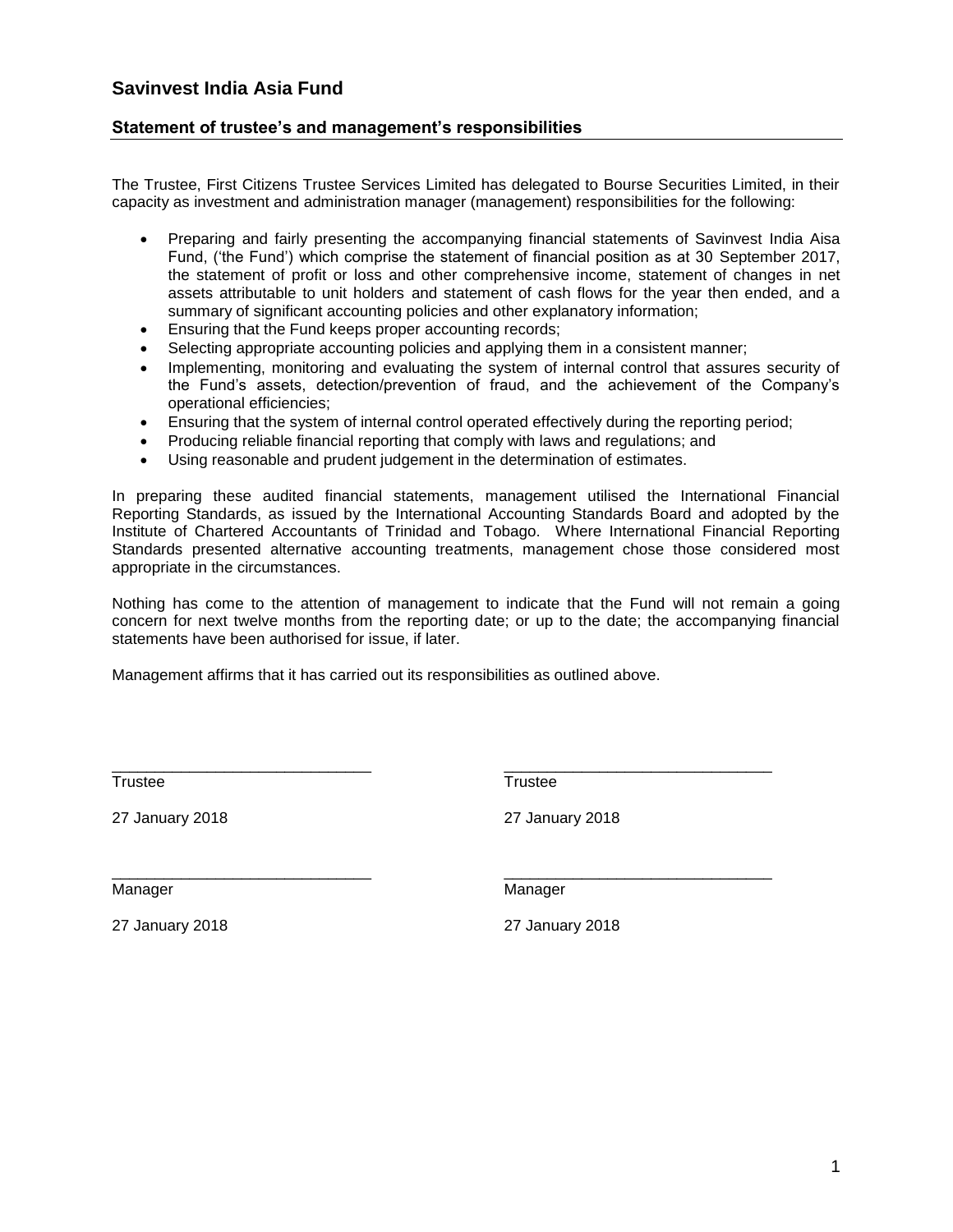**Independent auditor's report to the unit holders of Savinvest India Asia Fund**

#### **Report on the audit of the financial statements**

#### **Opinion**

We have audited the financial statements of Savinvest India Asia Fund ('the Fund'), which comprise the statement of financial position as at 30 September 2017, and the statement of profit or loss and other comprehensive income, statement of changes in equity in net assets attributable to unit holders and statement of cash flows for the year then ended, and notes to the financial statements, including a summary of significant accounting policies.

In our opinion, the accompanying financial statements present fairly, in all material respects, the financial position of the Fund as at 30 September 2017, and its financial performance and its cash flows for the year then ended in accordance with International Financial Reporting Standards ('IFRS').

#### **Basis for opinion**

We conducted our audit in accordance with International Standards on Auditing ('ISA'). Our responsibilities under those standards are further described in the *Auditor's Responsibilities for the Audit of the Financial Statements* section of our report. We are independent of the Fund in accordance with the International Ethics Standards Board for Accountants' Code of Ethics for Professional Accountants ('IESBA Code'), and we have fulfilled our other ethical responsibilities in accordance with these requirements. We believe that the audit evidence we have obtained is sufficient and appropriate to provide a basis for our opinion.

#### **Information other than the financial statements and auditor's report**

The Trustee is responsible for the other information. The other information obtained at the date of this auditor's report comprises the information included in the published abridged financial statements, but does not include the financial statements and our auditor's report thereon.

Our opinion on the financial statements does not cover the other information and we will not express any form of assurance conclusion thereon.

In connection with our audit of the financial statements, our responsibility is to read the other information identified above when it becomes available and, in doing so, consider whether the other information is materially inconsistent with the financial statements or our knowledge obtained in the audit, or otherwise appears to be materially misstated.

If, based on the work we have performed on the other information obtained prior to the date of this auditor's report, we conclude that there is a material misstatement of this other information, we are required to report that fact. We have nothing to report in this regard.

#### **Responsibilities of trustee and management for the financial statements**

The Trustee is responsible for the preparation and fair presentation of the financial statements in accordance with IFRS, and for such internal control as the Trustee determines is necessary to enable the preparation of financial statements that are free from material misstatement, whether due to fraud or error.

In preparing the financial statements, the Trustee is responsible for assessing the Fund's ability to continue as a going concern, disclosing, as applicable, matters related to going concern and using the going concern basis of accounting unless the Trustee either intends to liquidate the Fund or to cease operations, or has no realistic alternative but to do so. The Trustee responsible for overseeing the Fund's financial reporting process.

Continued…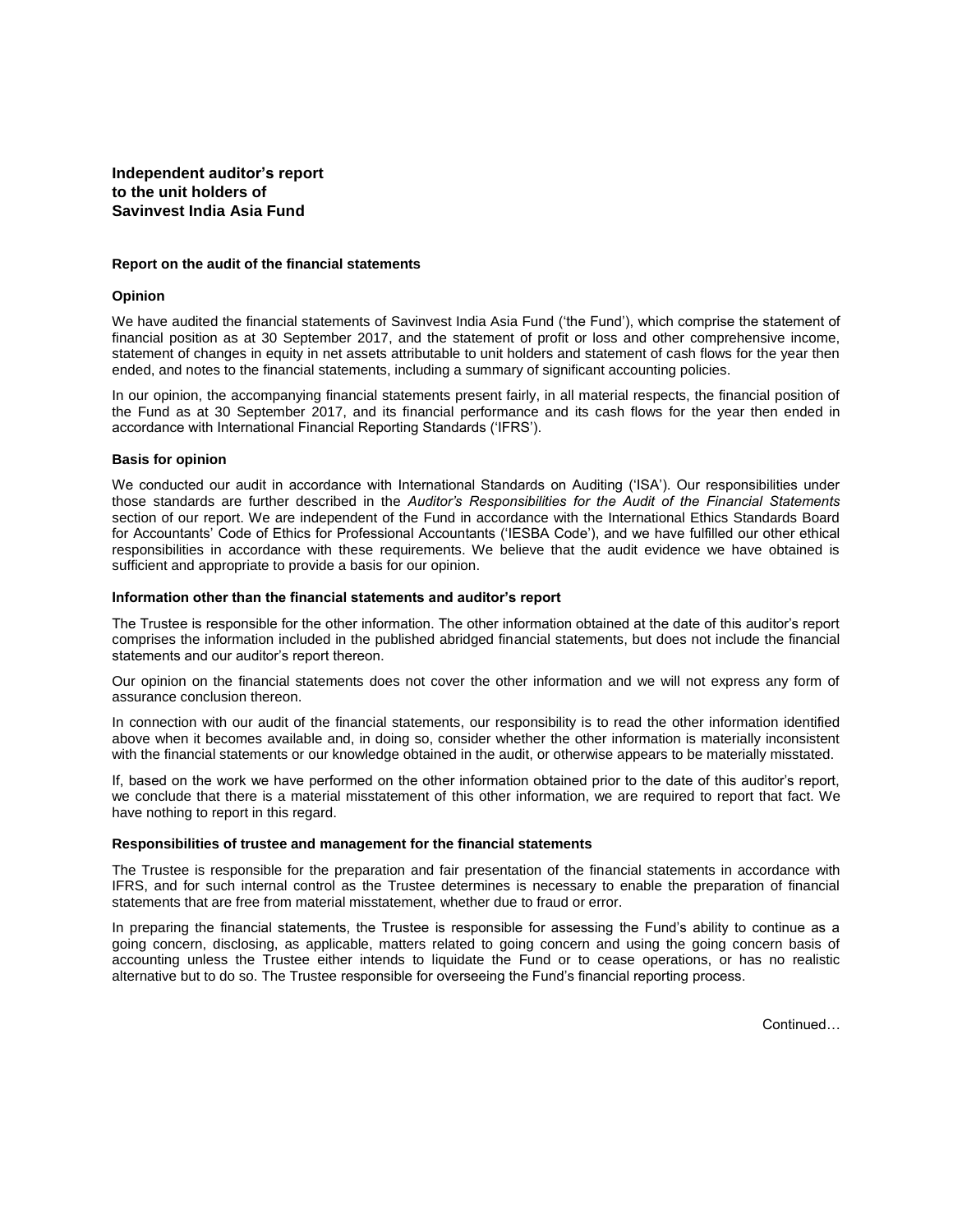#### **Independent auditor's report (continued) to the unit holders of Savinvest India Asia Fund**

#### **Auditor's responsibilities for the audit of the financial statements**

Our objectives are to obtain reasonable assurance about whether the financial statements as a whole are free from material misstatement, whether due to fraud or error, and to issue an auditor's report that includes our opinion. Reasonable assurance is a high level of assurance, but is not a guarantee that an audit conducted in accordance with ISAs will always detect a material misstatement when it exists. Misstatements can arise from fraud or error and are considered material if, individually or in the aggregate, they could reasonably be expected to influence the economic decisions of users taken on the basis of these financial statements.

As part of an audit in accordance with ISAs, we exercise professional judgement and maintain professional skepticism throughout the audit. We also:

- Identify and assess the risks of material misstatement of the financial statements, whether due to fraud or error, design and perform audit procedures responsive to those risks, and obtain audit evidence that is sufficient and appropriate to provide a basis for our opinion. The risk of not detecting a material misstatement resulting from fraud is higher than for one resulting from error, as fraud may involve collusion, forgery, intentional omissions, misrepresentations, or the override of internal control.
- Obtain an understanding of internal control relevant to the audit in order to design audit procedures that are appropriate in the circumstances, but not for the purpose of expressing an opinion on the effectiveness of the Fund's internal control.
- Evaluate the appropriateness of accounting policies used and the reasonableness of accounting estimates and related disclosures made by management.
- Conclude on the appropriateness of management's use of the going concern basis of accounting and, based on the audit evidence obtained, whether a material uncertainty exists related to events or conditions that may cast significant doubt on the Fund's ability to continue as a going concern. If we conclude that a material uncertainty exists, we are required to draw attention in our auditor's report to the related disclosures in the financial statements or, if such disclosures are inadequate, to modify our opinion. Our conclusions are based on the audit evidence obtained up to the date of our auditor's report. However, future events or conditions may cause the Fund to cease to continue as a going concern.
- Evaluate the overall presentation, structure and content of the financial statements, including the disclosures, and whether the financial statements represent the underlying transactions and events in a manner that achieves fair presentation.

We communicate with the Trustee regarding, among other matters, the planned scope and timing of the audit and significant audit findings, including any significant deficiencies in internal control that we identify during our audit. We also provide the Trustee with a statement that we have complied with relevant ethical requirements regarding independence, and to communicate with them all relationships and other matters that may reasonably be thought to bear on our independence, and where applicable, related safeguards.

Deloitte & Touche Robby Bhola, (ICATT #1312)

\_\_\_\_\_\_\_\_\_\_\_\_\_\_\_\_\_\_\_\_\_\_\_\_\_\_\_\_

Port of Spain **Trinidad** 

27 January 2018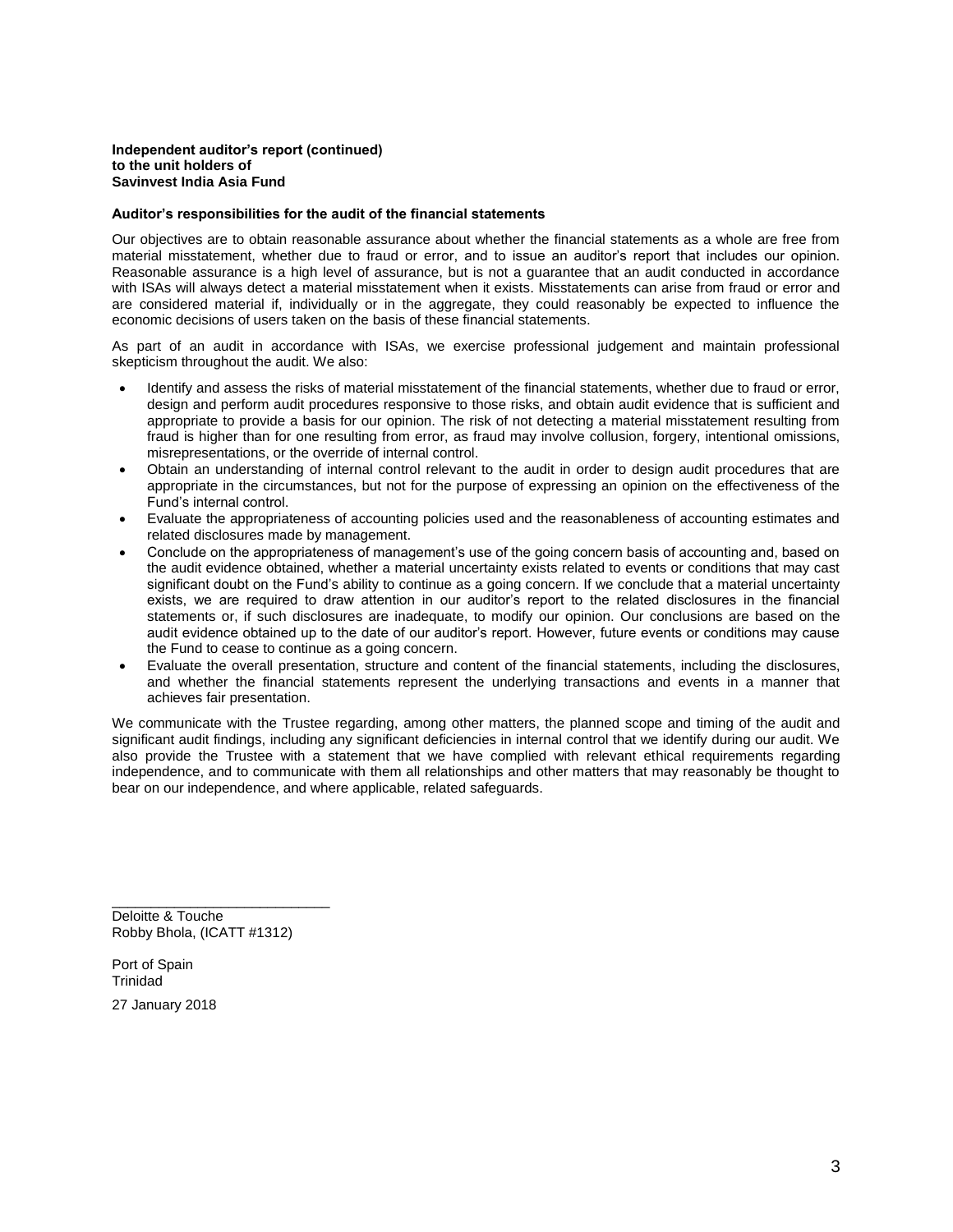# **Statement of financial position**

(Expressed in United States dollars)

|                                                      | <b>Notes</b>   | As at 30 September<br>2016<br>2017 |            |
|------------------------------------------------------|----------------|------------------------------------|------------|
|                                                      |                | US\$                               | US\$       |
| <b>Assets</b>                                        |                |                                    |            |
| Cash and cash equivalents                            | 5              | 815,764                            | 135,011    |
| Dividends receivable                                 |                | 5,835                              | 2,020      |
| Interest receivable                                  |                | 502                                | 502        |
| Brokerage receivable                                 |                | 3,100,248                          |            |
| Tax recoverable                                      |                | 67,918                             | 67,918     |
| Other accounts receivable                            |                | 6,048                              |            |
| Investment securities                                | 6              | 11,882,529                         | 14,547,493 |
| <b>Total assets</b>                                  |                | 15,878,844                         | 14,752,944 |
| <b>Liabilities</b>                                   |                |                                    |            |
| Accounts payable and accrued expenses                | $\overline{7}$ | 153,071                            | 235,577    |
| Total liabilities (excluding net assets attributable |                |                                    |            |
| to unit holders)                                     |                | 153,071                            | 235,577    |
| Net assets attributable to unit holders              | 8              | 15,725,773                         | 14,517,367 |
| Number of participating units                        |                | <u>1,525,278</u>                   | 1,517,703  |
| Net asset value per unit                             |                | 10.3101                            | 9.5654     |

The notes on pages 8 to 34 form an integral part of these financial statements.

On 27 January 2018, the Trustee of Savinvest India Asia Fund authorised these financial statements for issue.

\_\_\_\_\_\_\_\_\_\_\_\_\_\_\_\_\_\_\_\_\_\_ Trustee \_\_\_\_\_\_\_\_\_\_\_\_\_\_\_\_\_\_\_\_\_\_ Management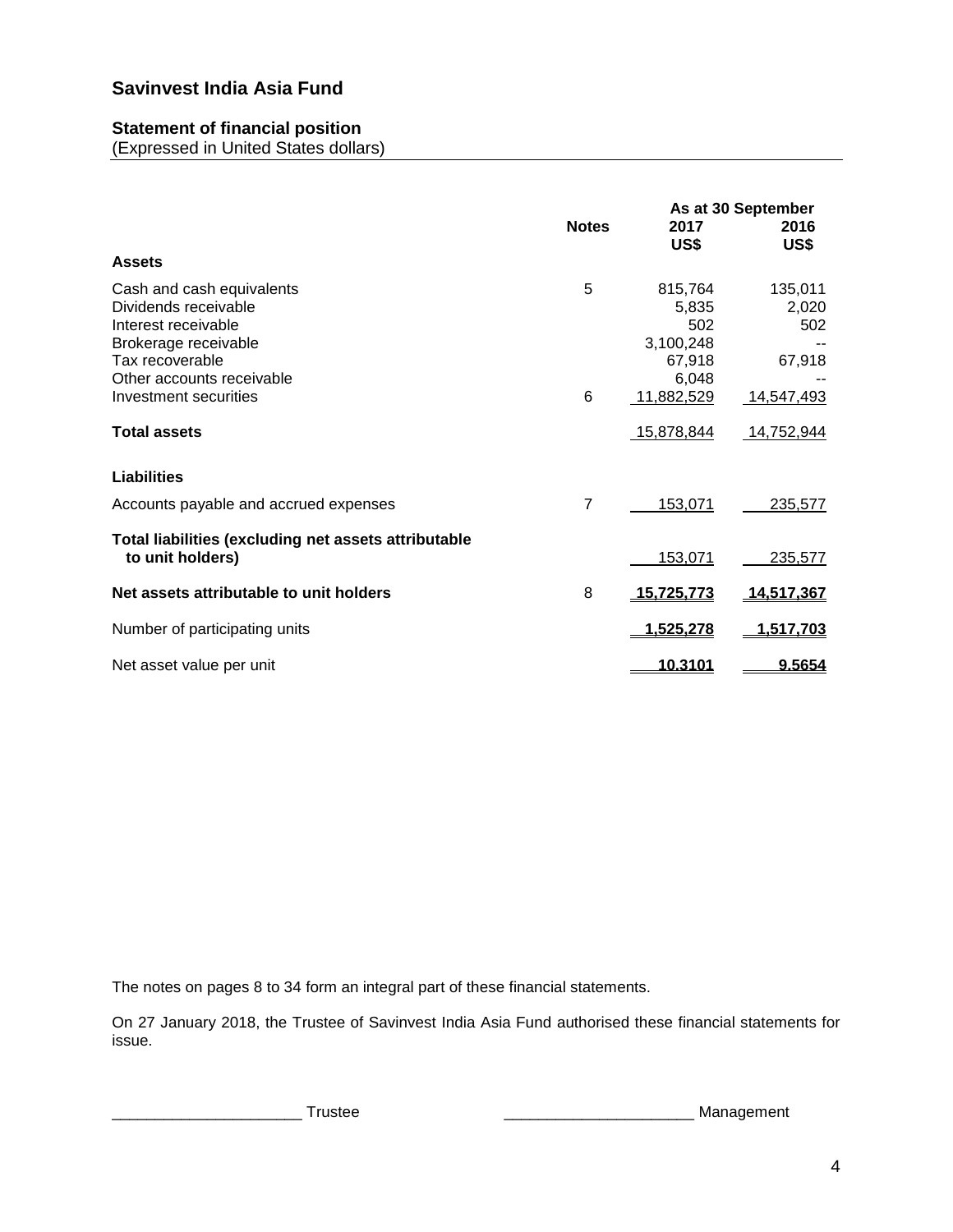# **Statement of profit or loss and comprehensive Income**

(Expressed in United States dollars)

|                                                                                                                                                                                                                           | <b>Notes</b> | Year ended 30 September<br>2017<br>US\$                      | 2016<br>US\$                                                |
|---------------------------------------------------------------------------------------------------------------------------------------------------------------------------------------------------------------------------|--------------|--------------------------------------------------------------|-------------------------------------------------------------|
| <b>Operating income</b>                                                                                                                                                                                                   |              |                                                              |                                                             |
| Interest income<br>Dividend income<br>Mutual fund income<br>Other Income<br>Net realised gains/(losses) on investment securities<br>Net foreign exchange gains<br>Net change in unrealised gains on investment securities |              | 962<br>157,885<br>38<br>218<br>1,194,340<br>1,443<br>668,262 | 959<br>171,533<br>49<br>27<br>(41, 564)<br>517<br>1,038,180 |
| <b>Total operating income</b>                                                                                                                                                                                             |              | 2,023,148                                                    | 1,169,701                                                   |
| <b>Operating expenses</b>                                                                                                                                                                                                 |              |                                                              |                                                             |
| Management fees<br><b>Trustee fees</b><br><b>Custodian Fees</b><br>Other expenses<br><b>Taxation charge</b>                                                                                                               | 9            | (445, 674)<br>(36, 370)<br>(5,206)<br>(17, 399)<br>(1,032)   | (416,064)<br>(34, 430)<br>(4, 897)<br>(19, 152)             |
| <b>Total operating expenses</b>                                                                                                                                                                                           |              | (505, 681)                                                   | (474, 543)                                                  |
| Operating profit for the period before finance cost                                                                                                                                                                       |              | 1,517,467                                                    | 695,158                                                     |
| <b>Finance Costs</b>                                                                                                                                                                                                      |              |                                                              |                                                             |
| Distribution to unit holders                                                                                                                                                                                              |              | (447, 138)                                                   |                                                             |
| <b>Profit after finance cost</b>                                                                                                                                                                                          |              | 1,070,329                                                    | 695,158                                                     |
| Increase in net assets attributable to unit holders                                                                                                                                                                       |              | 1,070,329                                                    | 695,158                                                     |

The notes on pages 8 to 34 form an integral part of these financial statements.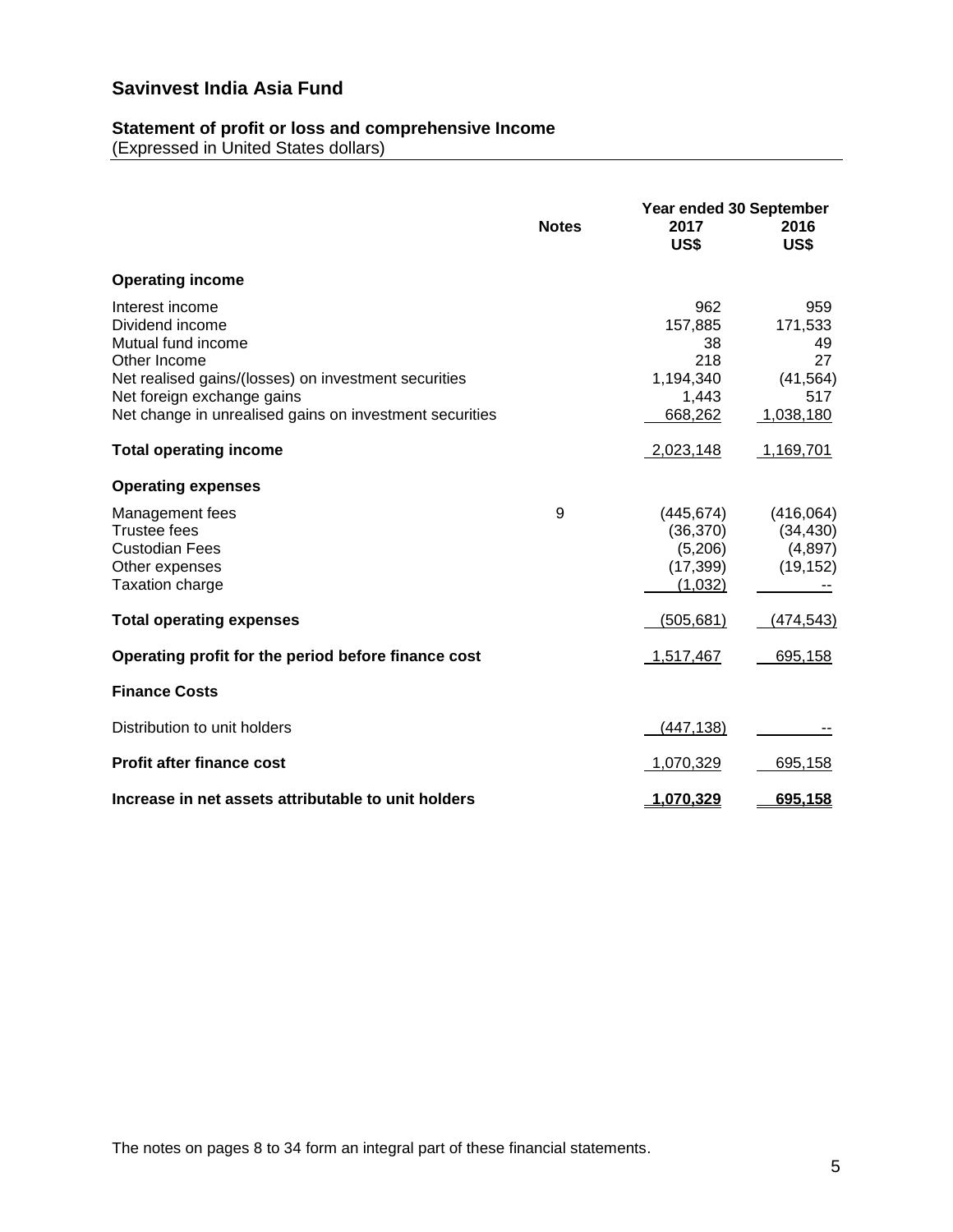# **Statement of changes in net assets attributable to unit holders**

(Expressed in United States dollars)

| Year ended 30 September 2017                           | <b>Number of</b><br>units | Capital<br>account<br>S | <b>Retained</b><br>earnings<br>S | <b>Net assets</b><br>attributable to<br>unit holders<br>S |
|--------------------------------------------------------|---------------------------|-------------------------|----------------------------------|-----------------------------------------------------------|
| Balance at the beginning of the year                   | 1,517,703                 | 17,797,133              | (3,279,766)                      | 14,517,367                                                |
| Issue of units                                         | 5,081                     | 52,451                  |                                  | 52,451                                                    |
| Redemption of units                                    | (38, 210)                 | (361, 512)              |                                  | (361, 512)                                                |
| Distribution of income reinvested                      | 40,704                    | 447,138                 |                                  | 447,138                                                   |
| Increase in net assets attributable to<br>unit holders |                           |                         | 1,070,329                        | 1,070,329                                                 |
| <b>Balance at end of year</b>                          | 1,525,278                 | 17,935,210              | (2,209,437)                      | 15,725,773                                                |
| Year ended 30 September 2016                           |                           |                         |                                  |                                                           |
| Balance at the beginning of the year                   | 1,602,819                 | 18,518,913              | (3,974,924)                      | 14,543,989                                                |
| Issue of units                                         | 9,821                     | 85,850                  |                                  | 85,850                                                    |
| Redemption of units                                    | (94, 937)                 | (807, 630)              |                                  | (807, 630)                                                |
| Increase in net assets attributable to                 |                           |                         |                                  |                                                           |
| unit holders                                           |                           |                         | 695,158                          | 695,158                                                   |
| Balance at end of year                                 | 1,517,703                 | 17,797,133              | (3,279,766)                      | 14,517,367                                                |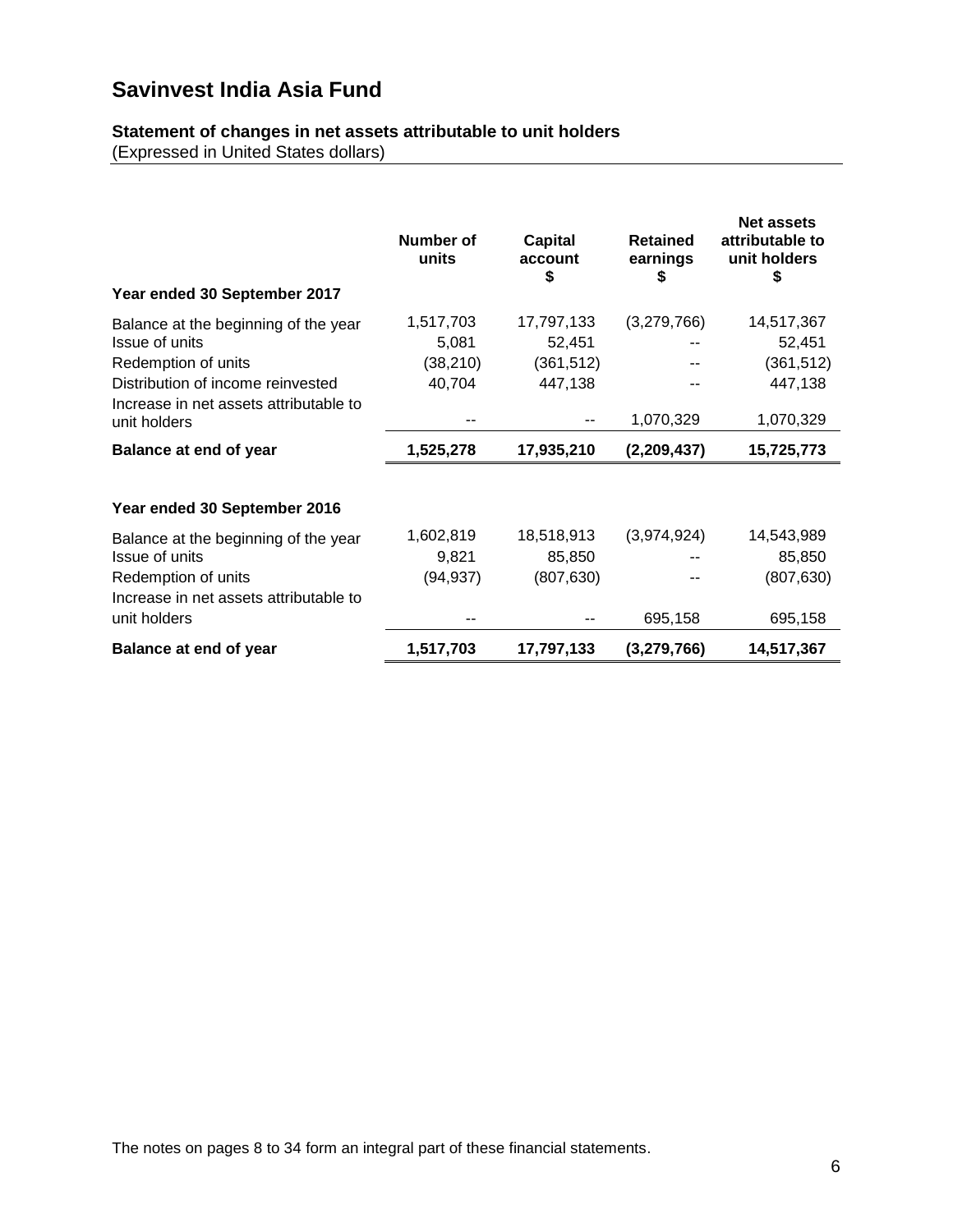# **Statement of cash flows**

(Expressed in United States dollars)

|                                                                                                                                                                                              | 2017<br>US\$                                              | Year ended 30 September<br>2016<br>US\$   |
|----------------------------------------------------------------------------------------------------------------------------------------------------------------------------------------------|-----------------------------------------------------------|-------------------------------------------|
| Cash flows from operating activities                                                                                                                                                         |                                                           |                                           |
| Net profit before finance cost                                                                                                                                                               | 1,517,467                                                 | 695,158                                   |
| Adjustments for:                                                                                                                                                                             |                                                           |                                           |
| Net realised (gains)/losses on sale of investment securities<br>Net unrealised gains on investment securities<br>Net decrease in investment securities<br>(Increase)/decrease in receivables | (1, 194, 340)<br>(668, 262)<br>4,527,566<br>(3, 110, 111) | 41,564<br>(1,038,180)<br>1,137,332<br>959 |
| Decrease in management fees and other accounts payable                                                                                                                                       | (82, 506)                                                 | (28, 834)                                 |
| Net cash inflow from operating activities                                                                                                                                                    | 989,814                                                   | 807,999                                   |
| Cash flows from financing activities                                                                                                                                                         |                                                           |                                           |
| Issue of units<br>Redemption of units                                                                                                                                                        | 52,451<br>(361, 512)                                      | 85,850<br>(807, 630)                      |
| Net cash outflow from financing activities                                                                                                                                                   | (309,061)                                                 | (721, 780)                                |
| Net increase in cash and cash equivalents                                                                                                                                                    | 680,753                                                   | 86,219                                    |
| Cash and cash equivalents at beginning of year                                                                                                                                               | 135,011                                                   | 48,792                                    |
| Cash and cash equivalents at end of year                                                                                                                                                     | 815,764                                                   | 135,011                                   |
| <b>Represented by:</b>                                                                                                                                                                       |                                                           |                                           |
| Cash at bank<br>Money market accounts                                                                                                                                                        | 813,745<br>2,019                                          | 129,017<br>5,994                          |
|                                                                                                                                                                                              | 815,764                                                   | <u>135,011</u>                            |

The notes on pages 8 to 34 form an integral part of these financial statements.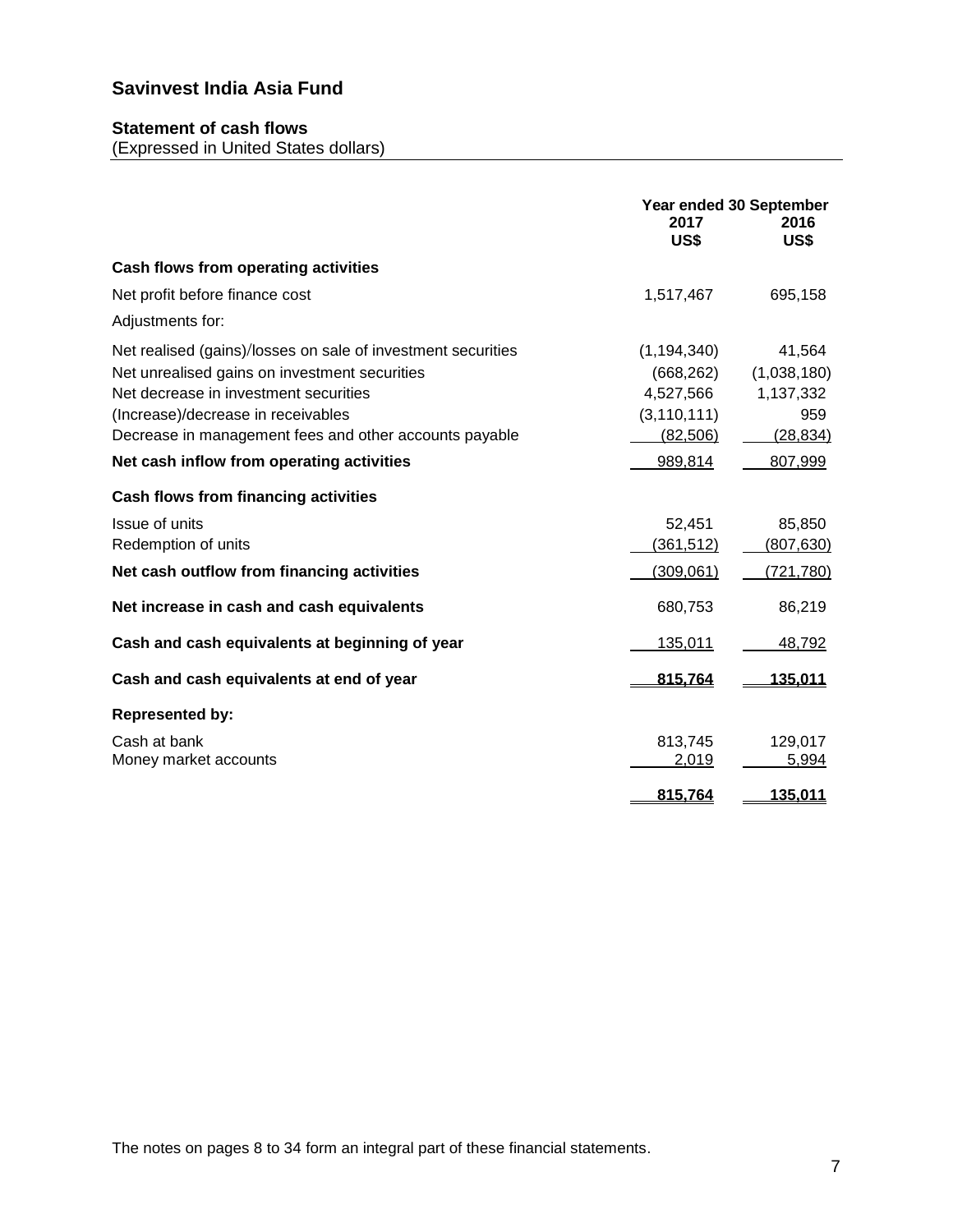# **Notes to the financial statements 30 September 2017**

(Expressed in United States dollars)

### 1. **Description of the Fund**

The Fund was established on 3 October 2005 as a close-ended mutual fund and listed on the Trinidad and Tobago Stock Exchange on 23 November 2005. A close-ended fund is one in which the number of units issued in the fund is limited. Following a Savinvest India Asia Fund (SIAF) unit holders meeting on the 25 July, 2012, approval was granted from unit holders to have the SIAF converted from a close end to an open-ended structure on the maturity date of the Fund (11 November 2012). An open-ended fund is one in which the number of units in issue are unlimited. As a consequence of the conversion of the fund, the SIAF units were delisted from trading on the Trinidad and Tobago Stock Exchange. The investment objective of the Fund is to seek long-term growth of capital by investing in a diversified portfolio of equity securities primarily in India and in other Asian jurisdictions.

The Fund is governed by the laws of the Republic of Trinidad and Tobago and established by a Declaration of Trust made by the Trustee dated 3 October, 2005 and an amended and restated Declaration of Trust dated 12 October, 2012 validly existing and licensed under the provisions of the Financial Institutions Act of the Republic of Trinidad and Tobago.

The Trustee of the Fund is First Citizens Trustee Services Limited (Trustee). The advisor, manager and distributor of the Fund is Bourse Securities Limited. Bourse Securities Limited and its subsidiaries are therefore considered related parties. The address of the trustee is 45 Abercromby Street, Port of Spain, Trinidad.

### **Subscriptions**

Under the original declaration of trust dated 3 October 2005, the Trustee had the authority to make an application to the Trinidad and Tobago Securities and Exchange Commission and the Trinidad and Tobago Stock Exchange Limited to offer for subscriptions up to 5,000,000 units issued in a maximum of four tranches subscribed by members of the public as subscriptions to the Fund.

Per the amended and restated declaration of trust, subscriptions to the Fund can be made by investors at a price per unit based on the net asset value. There is a minimum initial subscription requirement of US\$2,000 with subsequent purchases requiring a minimum investment of US\$200.

#### **Redemptions**

Under the revised declaration of trust, redemptions of units shall be permitted only when a duly completed redemption form has been submitted to the Trustee (or its duly authorised agent) by no later than 11:00am on the relevant redemption date. Units are redeemed based on the net asset value per unit at the date of receipt of the request for redemption.

#### **Distributions**

The Trustee intends to make distributions based on the net income and net realised profits of the Fund. The amount of such distributions is payable to the ordinary class unit holders whose name appear on the register on the record date immediately preceding the distribution date. Distributions can be either paid directly to unit holders or reinvested back into the fund at the request of the investor.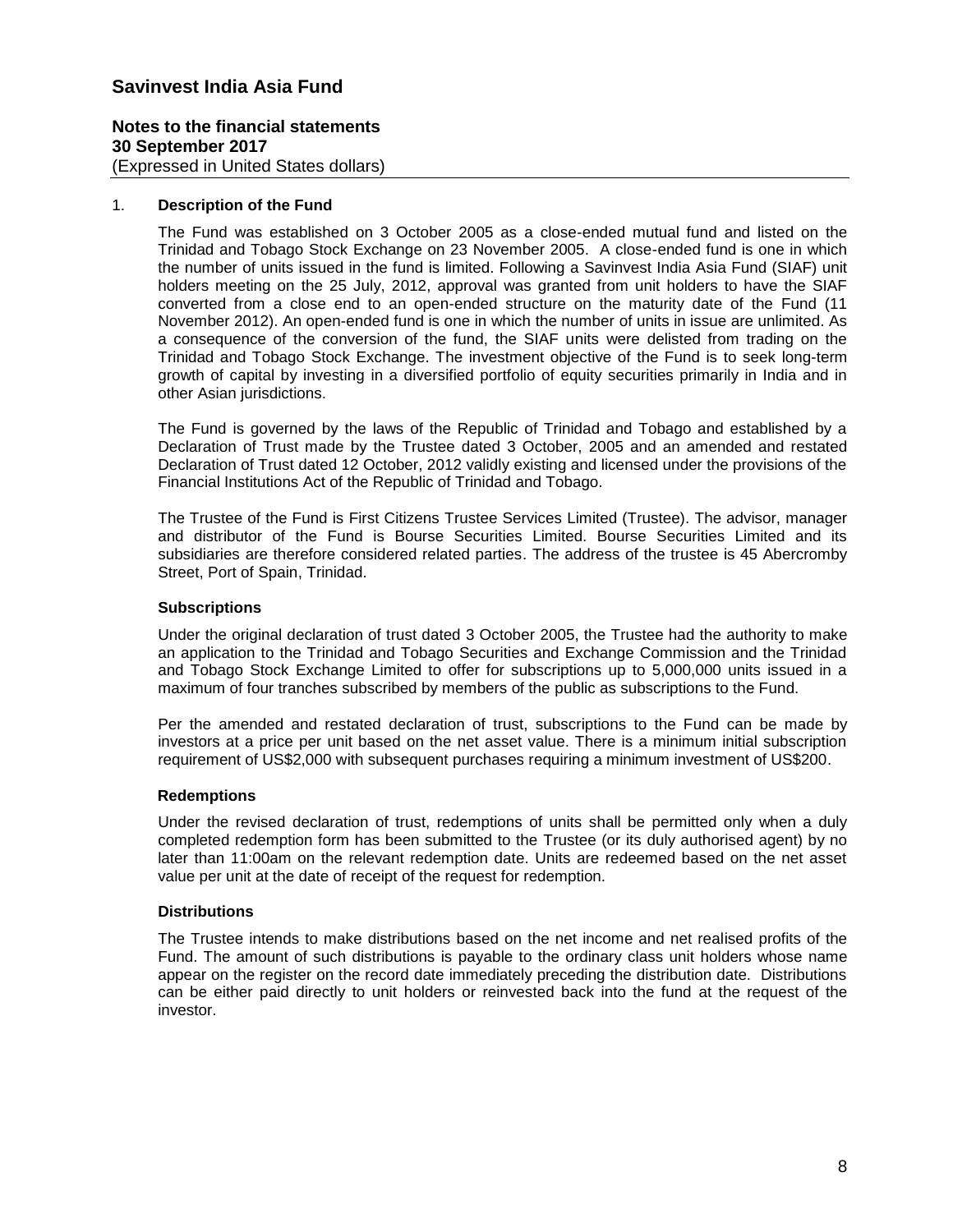# **Notes to the financial statements 30 September 2017** (Expressed in United States dollars)

### 2. **Application of new and revised International Financial Reporting Standards ('IFRS')**

### 2.1 **New IFRS and amendments to IFRS that are mandatorily effective for the current year**

In the current year, the Fund has applied a number of amendments to IFRS and new Interpretations issued by the International Accounting Standards Board ('IASB') that are mandatorily effective for an accounting period that begins on or after 1 July 2016.

#### **IFRS 14** *Regulatory Deferral Account*

IFRS 14 specifies the accounting for regulatory deferral account balances that arise from rate-regulated activities. The Standard is available only to first-time adopters of IFRSs who recognised regulatory deferral account balances under their previous GAAP. IFRS 14 permits eligible first-time adopters of IFRSs to continue their previous GAAP rate-regulated accounting policies, with limited changes, and requires separate presentation of regulatory deferral account balances in the statement of financial position and statement of profit or loss and other comprehensive income. Disclosures are also required to identify the nature of, and risk associated with, the form of rate regulation that has given rise to the recognition of regulatory deferral account balances.

The application of this standard had no impact on the Fund's financial statements.

### **Amendments to IFRS 11** *Accounting for Acquisitions of Interest in Joint Operations*

The amendments to IFRS 11 provide guidance on how to account for the acquisition of a joint operation that constitutes a business as defined in IFRS 3 *Business Combinations*. Specifically, the amendments state that the relevant principles on accounting for business combinations in IFRS 3 and other standards (e.g. IAS 36 *Impairment of Assets* regarding impairment testing of a cash-generating unit to which goodwill on acquisition of a joint operation has been allocated) should be applied. The same requirements should be applied to the formation of a joint operation if and only if an existing business is contributed to the joint operation by one of the parties that participate in the joint operation.

A joint operator is also required to disclose the relevant information required by IFRS 3 and other standards for business combinations.

The amendments to IFRS 11 apply prospectively for annual periods beginning on or after 1 January 2016.

The application of the amendments to this standard had no impact on the Fund's financial statements.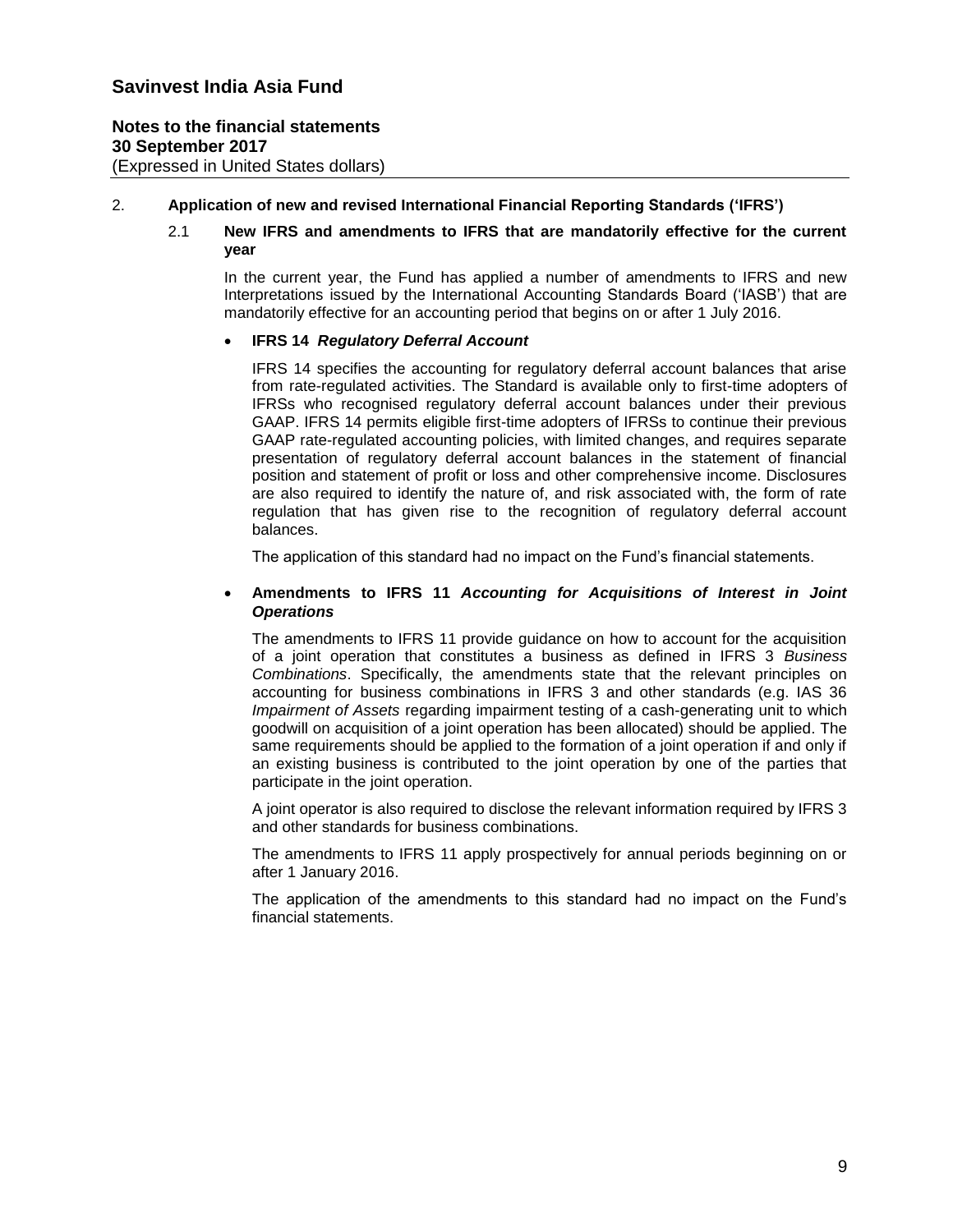# **Notes to the financial statements 30 September 2017** (Expressed in United States dollars)

# 2. **Application of new and revised International Financial Reporting Standards ('IFRS') (continued)**

2.1 **New IFRS and amendments to IFRS that are mandatorily effective for the current year (continued)**

### **Amendments to IAS 16 and IAS 38** *Clarification of Acceptable Methods of Depreciation and Amortisation*

The amendments to IAS 16 prohibit entities from using a revenue-based depreciation method for items of property, plant and equipment. The amendments to IAS 38 introduce a rebuttable presumption that revenue is not an appropriate basis for amortisation of an intangible asset. This presumption can only be rebutted in the following two limited circumstances;

- a) when the intangible asset is expensed as a measure of revenue; or
- b) when it can be demonstrated that revenue and consumption of the economic benefits of the intangible asset are highly correlated.

The amendments apply prospectively for annual periods beginning on or after 1 January 2016.

The application of the amendments to these standards had no impact on the Fund's financial statements.

### **Amendments to IAS 16 and IAS 41** *Agriculture: Bearer Plants*

The amendments to IAS 16 and IAS 41 define a bearer plant and require biological assets that meet the definition of a bearer plant to be accounted for as property, plant and equipment in accordance with IAS 16, instead of IAS 41. The produce growing on bearer plants continues to be accounted for in accordance with IAS 41.

The application of the amendments to these standards had no impact on the Fund's financial statements.

### *Annual Improvements 2012 – 2014*

The *Annual Improvements to IFRS 2012-2014* include a number of amendments to various IFRS, which are summarised below.

IFRS 5 — Adds specific guidance in IFRS 5 for cases in which an entity reclassifies an asset from held for sale to held for distribution or vice versa and cases in which heldfor-distribution accounting is discontinued.

IFRS 7 — Additional guidance to clarify whether a servicing contract is continuing involvement in a transferred asset, and clarification on offsetting disclosures in condensed interim financial statements.

IAS 19 — Clarify that the rate used to discount post-employment benefit obligations should be determined by reference to market yields at the end of the reporting period on high quality corporate bonds. The assessment of the depth of for high quality corporate bonds should be at the currency level (i.e. the same currency as the benefits are to be paid). For currencies for which there is no deep market in such high quality corporate bonds, the market yields at the end of the reporting period on government bonds denominated in that currency should be used instead.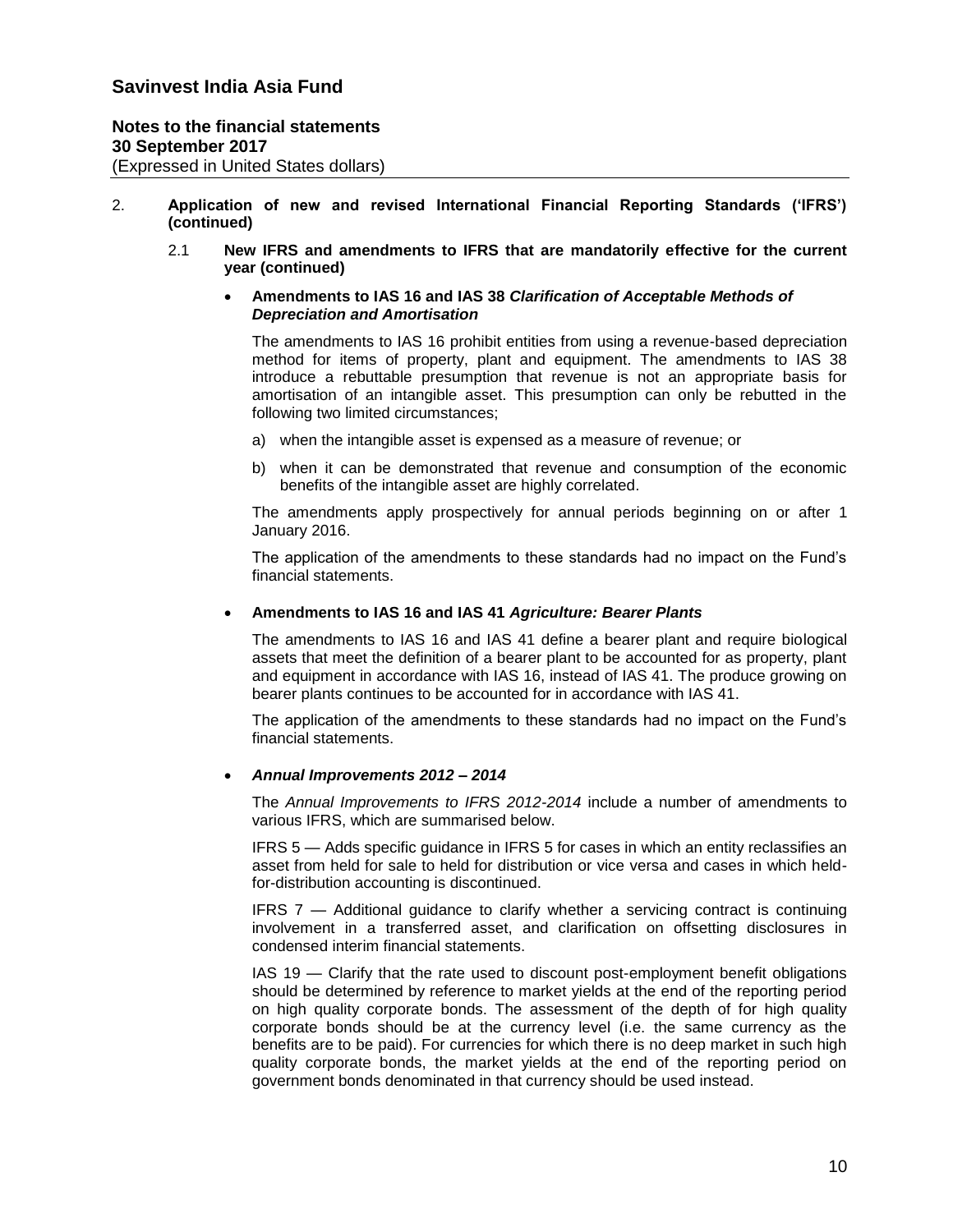### 2. **Application of new and revised International Financial Reporting Standards ('IFRS') (continued)**

- 2.1 **New IFRS and amendments to IFRS that are mandatorily effective for the current year (continued)**
	- *Annual Improvements 2012 – 2014 (continued)*

IAS 34 — Clarify the meaning of 'elsewhere in the interim report' and require a crossreference.

The application of the amendments to these standards had no impact on the Fund's financial statements.

### **Amendment to IAS 1***: Disclosure Initiative*

Amendments were made to IAS 1 Presentation of Financial Statements to address perceived impediments to preparers exercising their judgement in presenting their financial reports by making the following changes:

- a) clarification that information should not be obscured by aggregating or by providing immaterial information, materiality considerations apply to all parts of the financial statements, and even when a standard requires a specific disclosure, materiality considerations do apply;
- b) clarification that the list of line items to be presented in these statements can be disaggregated and aggregated as relevant and additional guidance on subtotals in these statements and clarification that an entity's share of OCI of equityaccounted associates and joint ventures should be presented in aggregate as single line items based on whether or not it will subsequently be reclassified to profit or loss;
- c) additional examples of possible ways of ordering the notes to clarify that understandability and comparability should be considered when determining the order of the notes and to demonstrate that the notes need not be presented in the order so far listed in paragraph 114 of IAS 1.

The application of the amendments to this standard had no impact on the Fund's financial statements.

### **Amendments to IAS 27:** *Equity Method in Separate Financial Statements*

Amendments were made to IAS 27 Separate Financial Statements to permit investments in subsidiaries, joint ventures and associates to be optionally accounted for using the equity method in separate financial statements. Consequently, an entity is permitted to account for these investments either:

- (i) at cost; or
- (ii) in accordance with IFRS 9 (or IAS 39); or
- (iii) using the equity method.

This is an accounting policy choice for each category of investment.

The application of the amendments to this standard had no impact on the Fund's financial statements.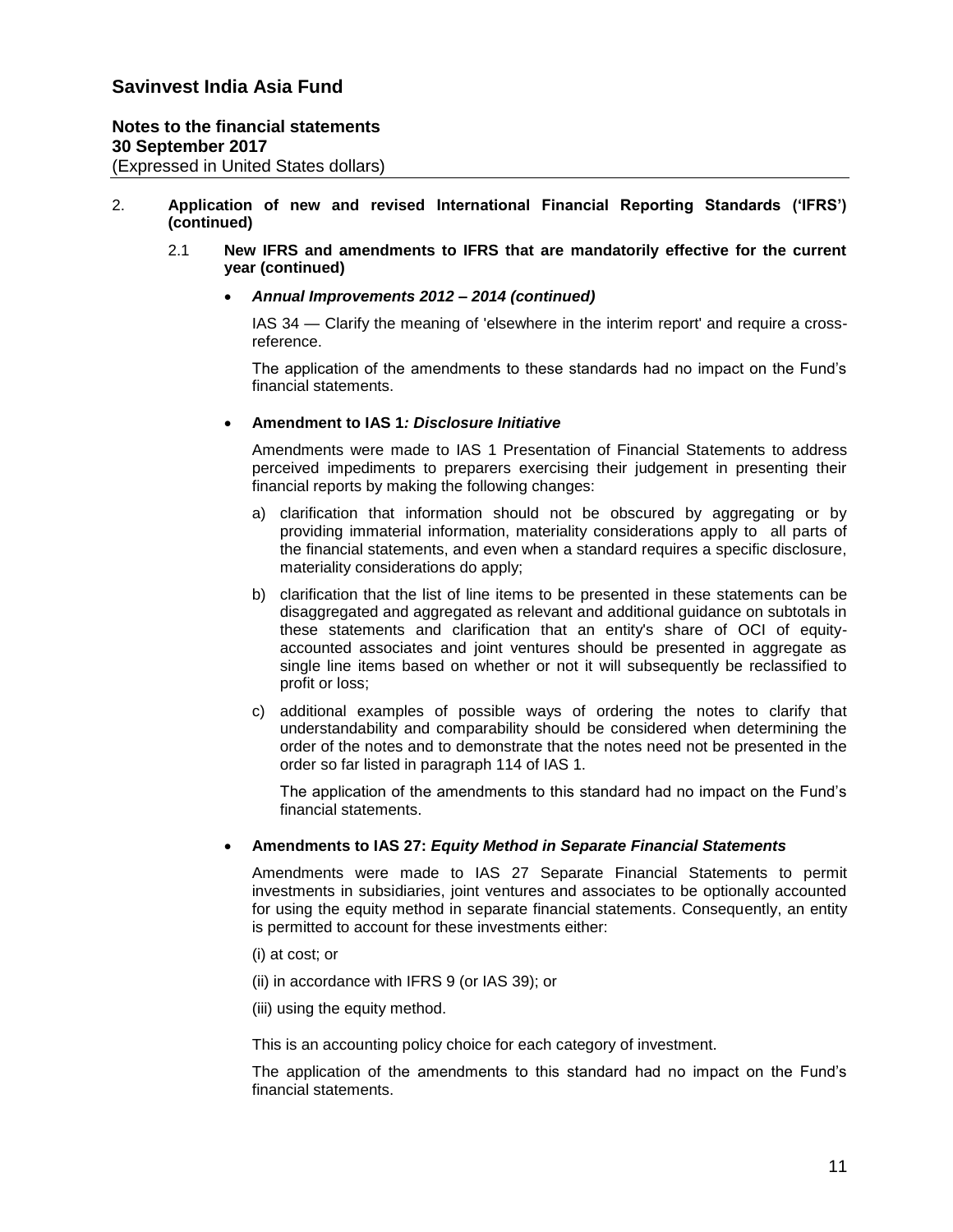# **Notes to the financial statements 30 September 2017** (Expressed in United States dollars)

- 2. **Application of new and revised International Financial Reporting Standards ('IFRS') (continued)**
	- 2.1 **New IFRS and amendments to IFRS that are mandatorily effective for the current year (continued)**
		- **Amendments to IFRS 10, IFRS 12 and IAS 28** *(Investment Entities: Applying the Consolidation Exception)*

Amendments were made to IFRS 10 Consolidated Financial Statements, IFRS 12 Disclosure of Interests in Other Entities and IAS 28 Investments in Associates and Joint Ventures (2011) to address issues that have arisen in the context of applying the consolidation exception for investment entities by clarifying the following points:

- a) The exemption from preparing consolidated financial statements for an intermediate parent entity is available to a parent entity that is a subsidiary of an investment entity, even if the investment entity measures all of its subsidiaries at fair value.
- b) A subsidiary that provides services related to the parent's investment activities should not be consolidated if the subsidiary itself is an investment entity.
- c) When applying the equity method to an associate or a joint venture, a noninvestment entity investor in an investment entity may retain the fair value measurement applied by the associate or joint venture to its interests in subsidiaries.
- d) An investment entity measuring all of its subsidiaries at fair value provides the disclosures relating to investment entities required by IFRS 12.

The application of the amendments to these standards had no impact on the Fund's financial statements.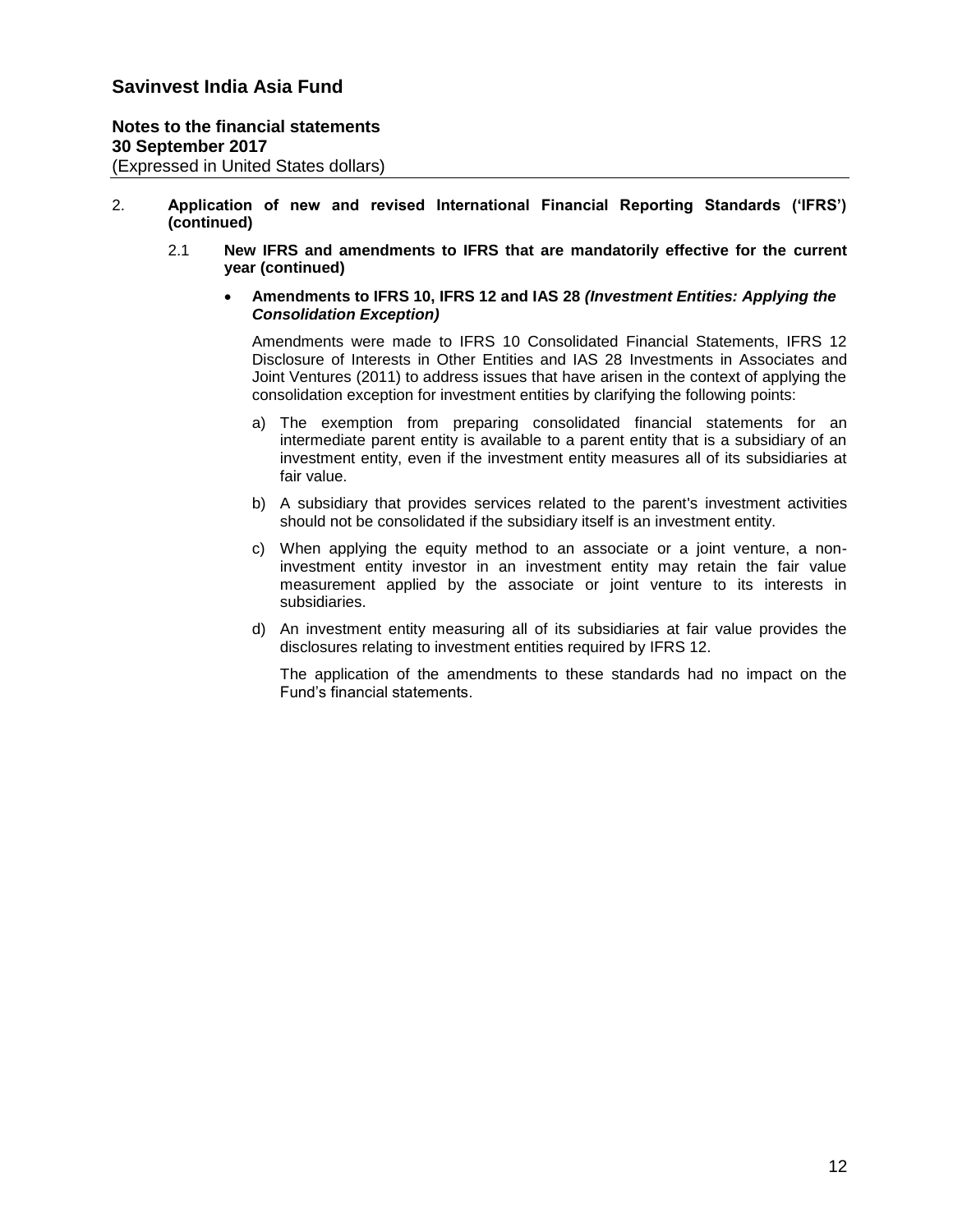# **Notes to the financial statements 30 September 2017** (Expressed in United States dollars)

## 2. **Application of new and revised International Financial Reporting Standards ('IFRS') (continued)**

### 2.2 **New and revised IFRS in issue but not yet effective**

The Fund has not applied the following new and revised IFRS that have been issued but are not yet effective:

- 
- 
- 
- 
- IFRS 16 Leases<sup>3</sup>
- 
- 
- Amendments to IAS 7 Disclosure initiative<sup>1</sup>
- 
- 
- 
- 

 Amendments to IFRS 2 Classification and Measurement of Share-based Payment Transactions<sup>2</sup>

Amendments to IFRS 4 Applying IFRS 9 'Financial Instruments' with IFRS 4 'Insurance Contracts'<sup>2</sup>

 $IFRS 9$  Financial instruments<sup>2</sup>

- IFRS 15 Revenue from Contracts with Customers<sup>2</sup>
	-
- Amendments to IFRS Annual improvements to IFRS 2014-2016<sup>1</sup>
- Amendments to IAS 12 Recognition of Deferred Tax Assets
	- Unrealised Losses<sup>1</sup>
	-
- Amendments to IAS 40 Transfers of investment property<sup>2</sup>
- IFRIC 22 Foreign Currency transactions and advance
- Consideration<sup>2</sup> • IFRIC 23 Uncertainty over income tax treaments<sup>3</sup>
	- IFRS 17 Insurance contract<sup>4</sup>
- <sup>1</sup> Effective for annual periods beginning on or after 1 January, 2017, with earlier application permitted.
- <sup>2</sup> Effective for annual periods beginning on or after 1 January, 2018, with earlier application permitted.
- <sup>3</sup> Effective for annual periods beginning on or after 1 January, 2019, with earlier application permitted.
- <sup>4</sup> Effective for annual periods beginning on or after 1 January, 2021, with earlier application permitted.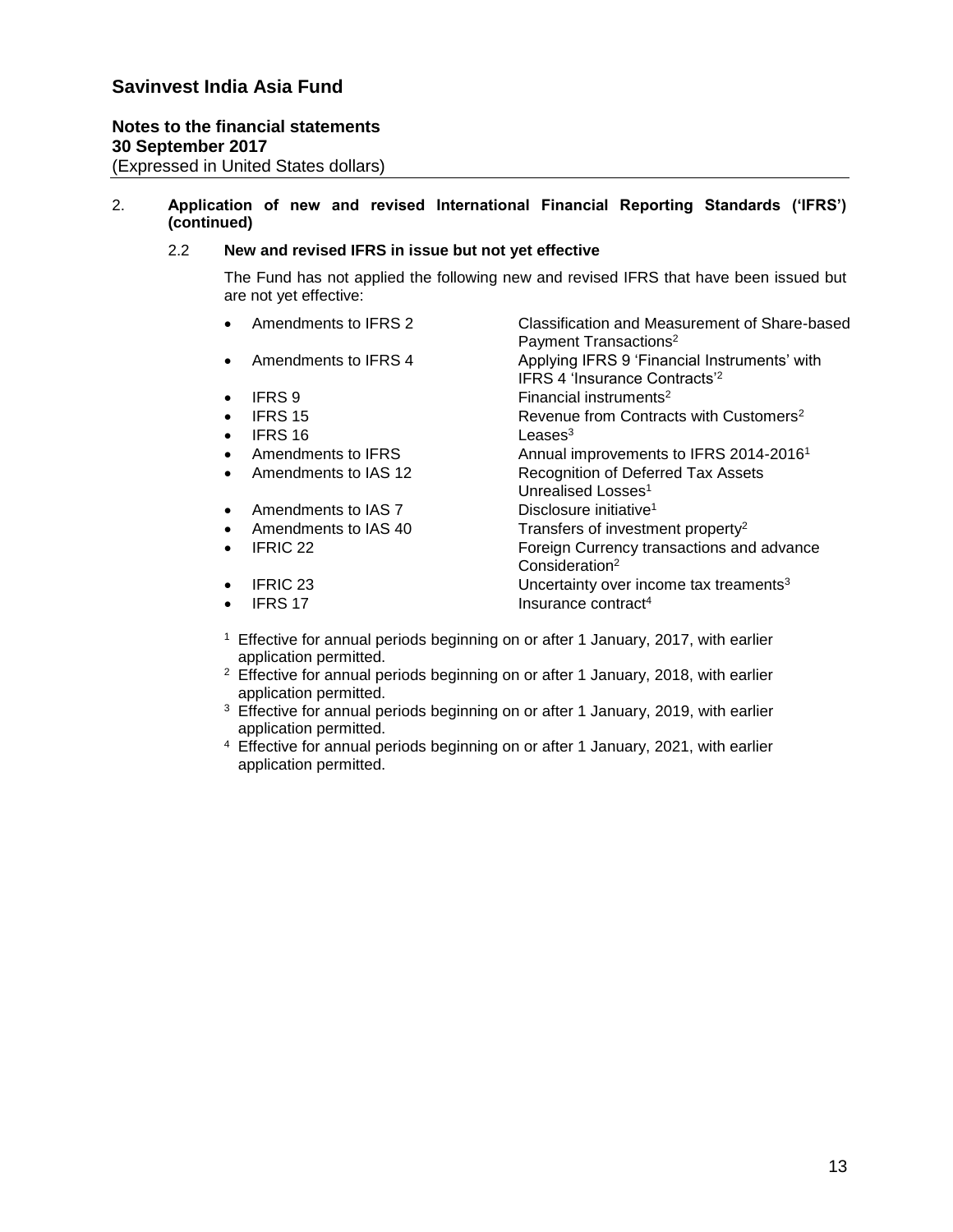# **Notes to the financial statements 30 September 2017** (Expressed in United States dollars)

#### 2. **Application of new and revised International Financial Reporting Standards ('IFRS') (continued)**

- 2.2 **New and revised IFRS in issue but not yet effective (continued)**
	- **Classification and Measurement of Share-based Payment Transactions**  *(Amendments to IFRS 2)*

Amendments to IFRS 2 Share-based Payment clarify the standard in relation to the accounting for cash-settled share-based payment transactions that include a performance condition, the classification of share-based payment transactions with net settlement features, and the accounting for modifications of share-based payment transactions from cash-settled to equity-settled.

The Trustee of the Fund does not anticipate that the application of these amendments will have an impact on the Fund's financial statements.

### **Amendments to IFRS 4,** *(Applying IFRS 9 'Financial Instruments' with IFRS 4 'Insurance Contracts')*

Amends IFRS 4 Insurance Contracts provide two options for entities that issue insurance contracts within the scope of IFRS 4:

- an option that permits entities to reclassify, from profit or loss to other comprehensive income, some of the income or expenses arising from designated financial assets; this is the so-called overlay approach;
- an optional temporary exemption from applying IFRS 9 for entities whose predominant activity is issuing contracts within the scope of IFRS 4; this is the socalled deferral approach.

The application of both approaches is optional and an entity is permitted to stop applying them before the new insurance contracts standard is applied.

The Trustee of the Fund does not anticipate that the application of these amendments will have an impact on the Fund's financial statements.

#### **IFRS 9** *Financial Instruments*

IFRS 9 issued in November 2009 introduced new requirements for the classification and measurement of financial assets. IFRS 9 was subsequently amended in October 2010 to include requirements for the classification and measurement of financial liabilities and for derecognition, and in November 2013 to include the new requirements for general hedge accounting. Another revised version of this IFRS was issued in July 2014 mainly to include a) impairment requirements for financial assets and b) limited amendments to the classification and measurement requirements by introducing 'fair value through other comprehensive income' (FVTOCI) measurement category for certain simple debt instruments.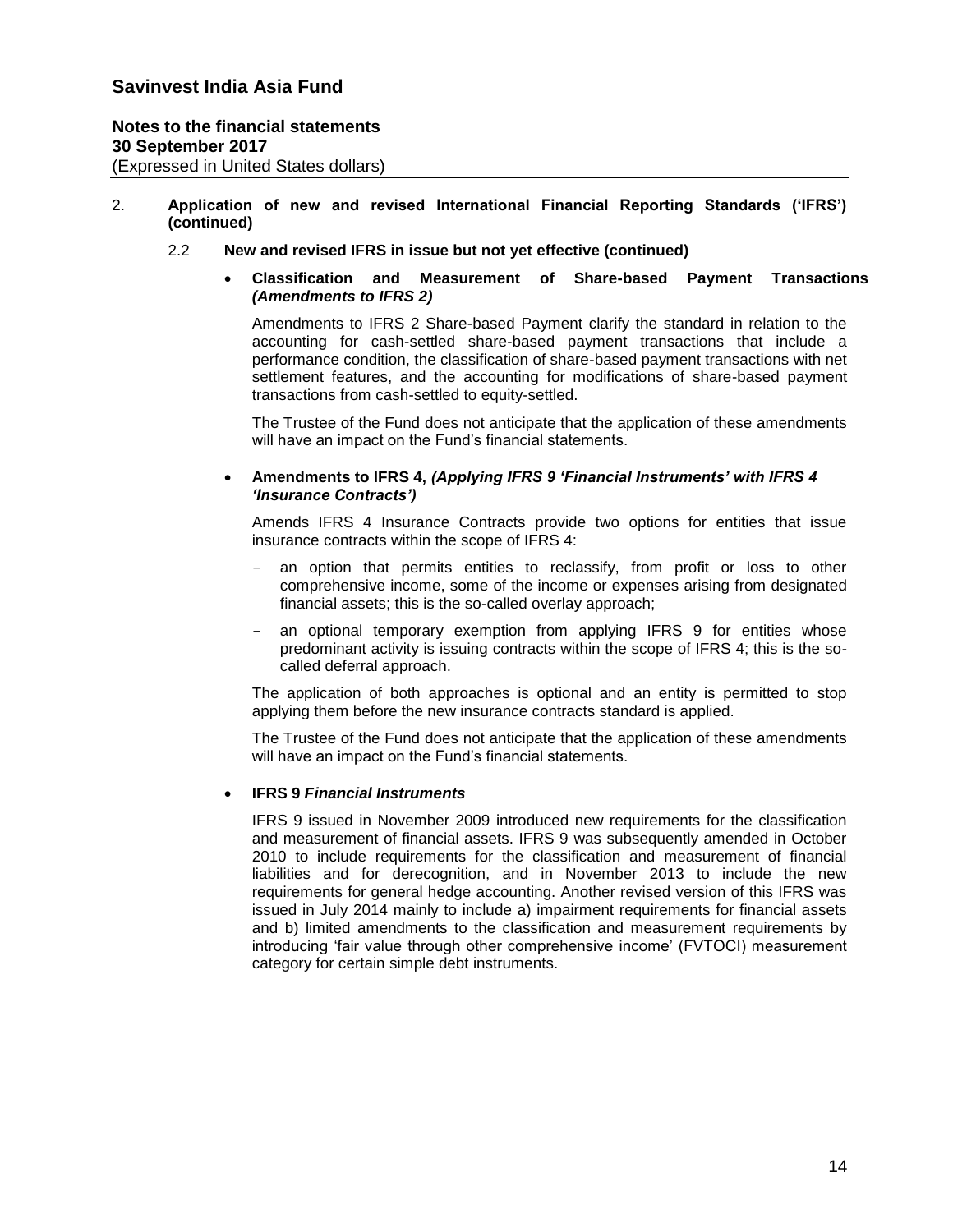# **Notes to the financial statements 30 September 2017** (Expressed in United States dollars)

### 2. **Application of new and revised International Financial Reporting Standards ('IFRS') (continued)**

### 2.2 **New and revised IFRS in issue but not yet effective (continued)**

#### **IFRS 9** *Financial Instruments (continued)*

Key requirements of IFRS 9:

- all recognised financial assets that are within the scope of IAS 39 *Financial Instruments: Recognition and Measurement* are required to be subsequently measured at amortised cost or fair value. Specifically, debt investments that are held within a business model whose objective is to collect the contractual cash flows, and that have contractual cash flows that are solely payments of principal and interest on the principal outstanding are generally measured at amortised cost at the end of subsequent accounting periods. Debt instruments that are held within a business model whose objective is achieved both by collecting contractual cash flows and selling financial assets, and that have contractual terms of the financial asset give rise on specified dates to cash flows that are solely payments of principal and interest on the principal amount outstanding, are measured at FVTOCI. All other debt investments and equity investments are measured at their fair value at the end of the subsequent accounting periods. In addition, under IFRS 9, entities may make an irrevocable election to present subsequent changes in the fair value of an equity investment (that is not held for trading) in other comprehensive income, with only dividend income generally recognised in profit or loss.
- with regard to the measurement of financial liabilities designated as at fair value through profit or loss, IFRS 9 requires that the amount of change in the fair value of the financial liability that is attributable to changes in the credit risk of that liability is presented in other comprehensive income, unless the recognition of the effects of changes in the liability's credit risk in other comprehensive income would create or enlarge an accounting mismatch in profit or loss. Changes in fair value attributable to a financial liability's credit risk are not subsequently reclassified to profit or loss. Under IAS 39, the entire amount of the change in the fair value of the financial liability designated as fair value through profit or loss is presented in profit or loss.
- in relation to the impairment of financial assets, IFRS 9 requires an expected loss model, as opposed to an incurred loss model under IAS 39. The expected loss model requires an entity to account for expected credit losses and changes in those expected credit losses at each reporting date to reflect changes in credit risk since initial recognition. In other words, it is no longer necessary for a credit event to have occurred before credit losses are recognised.
- the new general hedge accounting requirements retain three types of hedge accounting mechanisms currently available in IAS 39. Under IFRS 9, greater flexibility has been introduced to the types of transactions eligible for hedge accounting, specifically broadening the types of instruments that qualify for hedging instruments and the types of risk components of non-financial items that are eligible for hedge accounting. In addition, the effectiveness test has been overhauled and replaced with the principle of an 'economic relationship'. Retrospective assessment of hedge effectiveness is also no longer required. Enhanced disclosure requirements about an entity's risk management activities have also been introduced.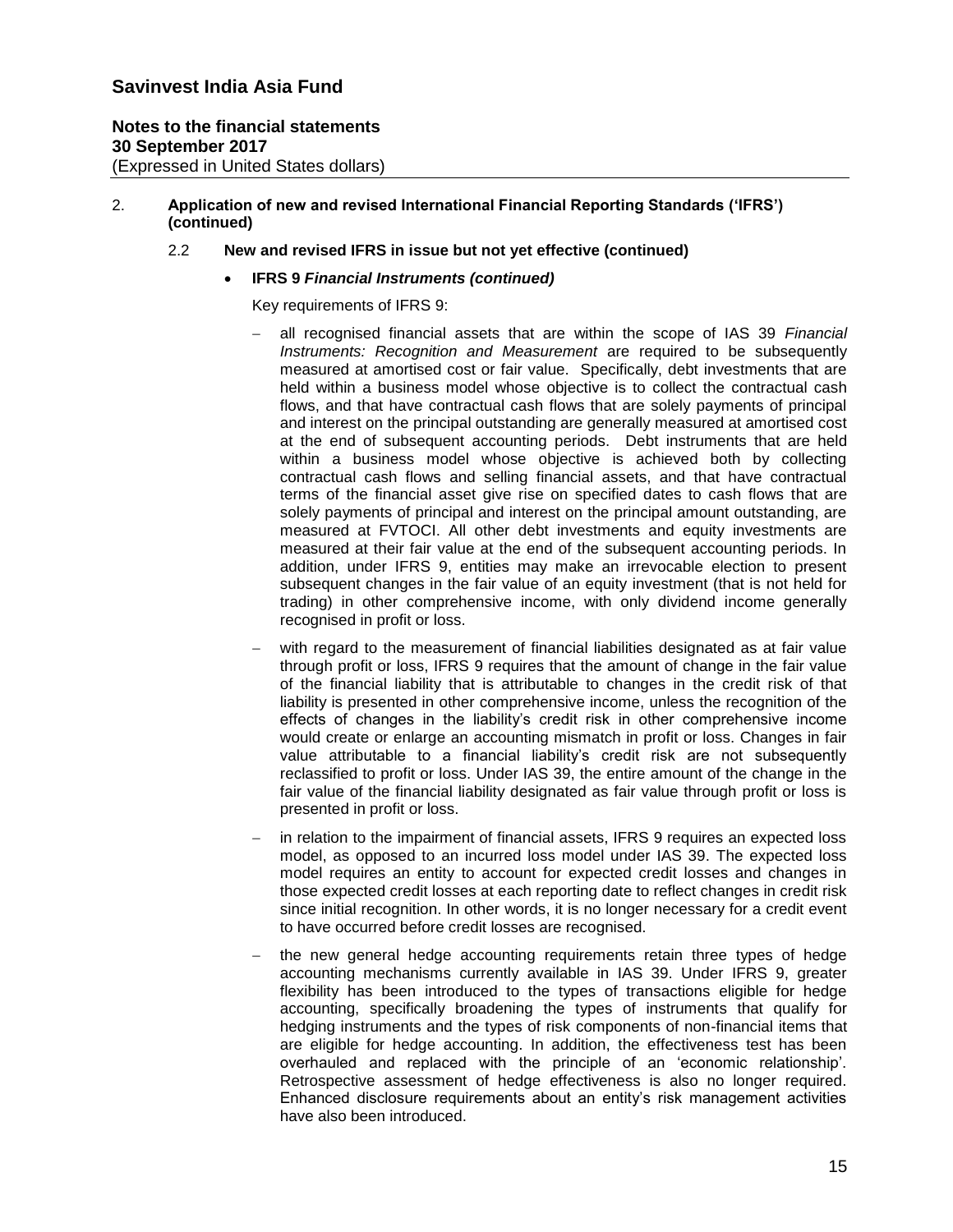### **Notes to the financial statements 30 September 2017** (Expressed in United States dollars)

### 2. **Application of new and revised International Financial Reporting Standards ('IFRS') (continued)**

#### 2.2 **New and revised IFRS in issue but not yet effective (continued)**

#### **IFRS 9** *Financial Instruments* **(continued)**

The Trustee of the Fund anticipate that the application of IFRS 9 in the future may have a material impact on the amounts reported in respect of the Fund's financial assets and liabilities. However, it is not practicable to provide a reasonable estimate of the effect of IFRS 9 until the Fund undertakes a detailed review.

#### **IFRS 15** *Revenue from Contracts with Customers*

In May 2014, IFRS 15 was issued which establishes a single comprehensive model for entities to use in accounting for revenue from contracts with customers. IFRS 15 will supersede the current revenue recognition guidance including IAS 18 *Revenue*, IAS 11 *Construction Contracts* and the related Interpretations when it becomes effective.

The core principle of IFRS 15 is that an entity should recognize revenue to depict the transfer of promised goods or services to customers in an amount that reflects the consideration to which the entity expects to be entitled in exchange for those goods or services. Specifically, the Standard introduces a 5-step approach to revenue recognition:

- Step 1: Identify the contract(s) with a customer
- Step 2: Identify the performance obligations in the contract
- Step 3: Determine the transaction price
- Step 4: Allocate the transaction price to the performance obligations in the contract
- Step 5: Recognize revenue when (or as) the entity satisfies a performance obligation

Under IFRS 15, an entity recognizes revenue when (or as) a performance obligation is satisfied, i.e. when 'control' of the goods or services underlying the particular performance obligation is transferred to the customer. Far more prescriptive guidance has been added in IFRS 15 to deal with specific scenarios. Furthermore, extensive disclosures are required by IFRS 15.

On 20 June 2016, the IASB issued amendments in *Clarifications to IFRS 15 'Revenue from Contracts with Customers'* which addressed three of the five topics identified (identifying performance obligations, principal versus agent considerations, and licensing) and provide some transition relief for modified contracts and completed contracts. The IASB concluded that it was not necessary to amend IFRS 15 with respect to collectability or measuring non-cash consideration. In all its decisions, the IASB considered the need to balance helping entities with implementing IFRS 15 and not disrupting the implementation process.

The Trustee of the Fund does not anticipate that the application of these amendments will have an impact on the Fund's financial statements.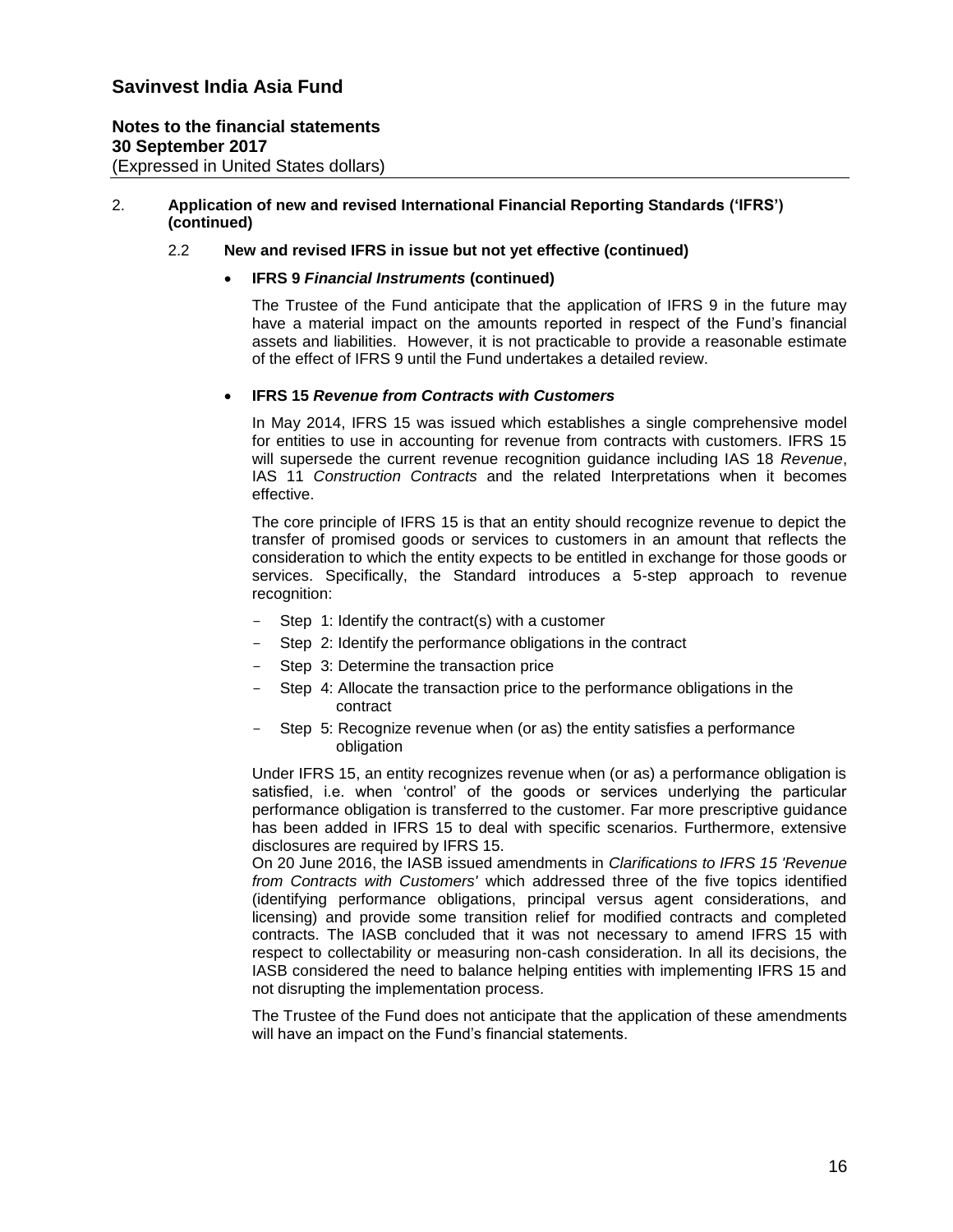**Notes to the financial statements 30 September 2017** (Expressed in United States dollars)

#### 2. **Application of new and revised International Financial Reporting Standards ('IFRS') (continued)**

#### 2.2 **New and revised IFRS in issue but not yet effective (continued)**

#### **IFRS 16** *Leases*

IFRS 16 specifies how an IFRS reporter will recognise, measure, present and disclose leases. The standard provides a single lessee accounting model, requiring lessees to recognise assets and liabilities for all leases unless the lease term is 12 months or less or the underlying asset has a low value. Lessors continue to classify leases as operating or finance, with IFRS 16's approach to lessor accounting substantially unchanged from its predecessor, IAS 17.

The Trustee of the Fund does not anticipate that the application of these amendments will have an impact on the Fund's financial statements.

### *Annual Improvements 2014 – 2016*

The *Annual Improvements to IFRS 2014-2016* include a number of amendments to various IFRS, which are summarised below.

IFRS 1 — Deletes the short-term exemptions in paragraphs E3–E7 of IFRS 1, because they have now served their intended purpose

IFRS 12 — Clarifies the scope of the standard by specifying that the disclosure requirements in the standard, except for those in paragraphs B10–B16, apply to an entity's interests listed in paragraph 5 that are classified as held for sale, as held for distribution or as discontinued operations in accordance with IFRS 5 *Non-current Assets Held for Sale and Discontinued Operations*

IAS 28 — Clarifies that the election to measure at fair value through profit or loss an investment in an associate or a joint venture that is held by an entity that is a venture capital organisation, or other qualifying entity, is available for each investment in an associate or joint venture on an investment-by-investment basis, upon initial recognition

The Trustee of the Fund does not anticipate that the application of these amendments will have a significant impact on the Fund's financial statements.

#### **Amendments to IAS 7,** *(Disclosure Initiative)*

Amends IAS 7 Statement of Cash Flows to clarify that entities shall provide disclosures that enable users of financial statements to evaluate changes in liabilities arising from financing activities.

The Trustee of the Fund does not anticipate that the application of these amendments will have a significant impact on the Fund's financial statements.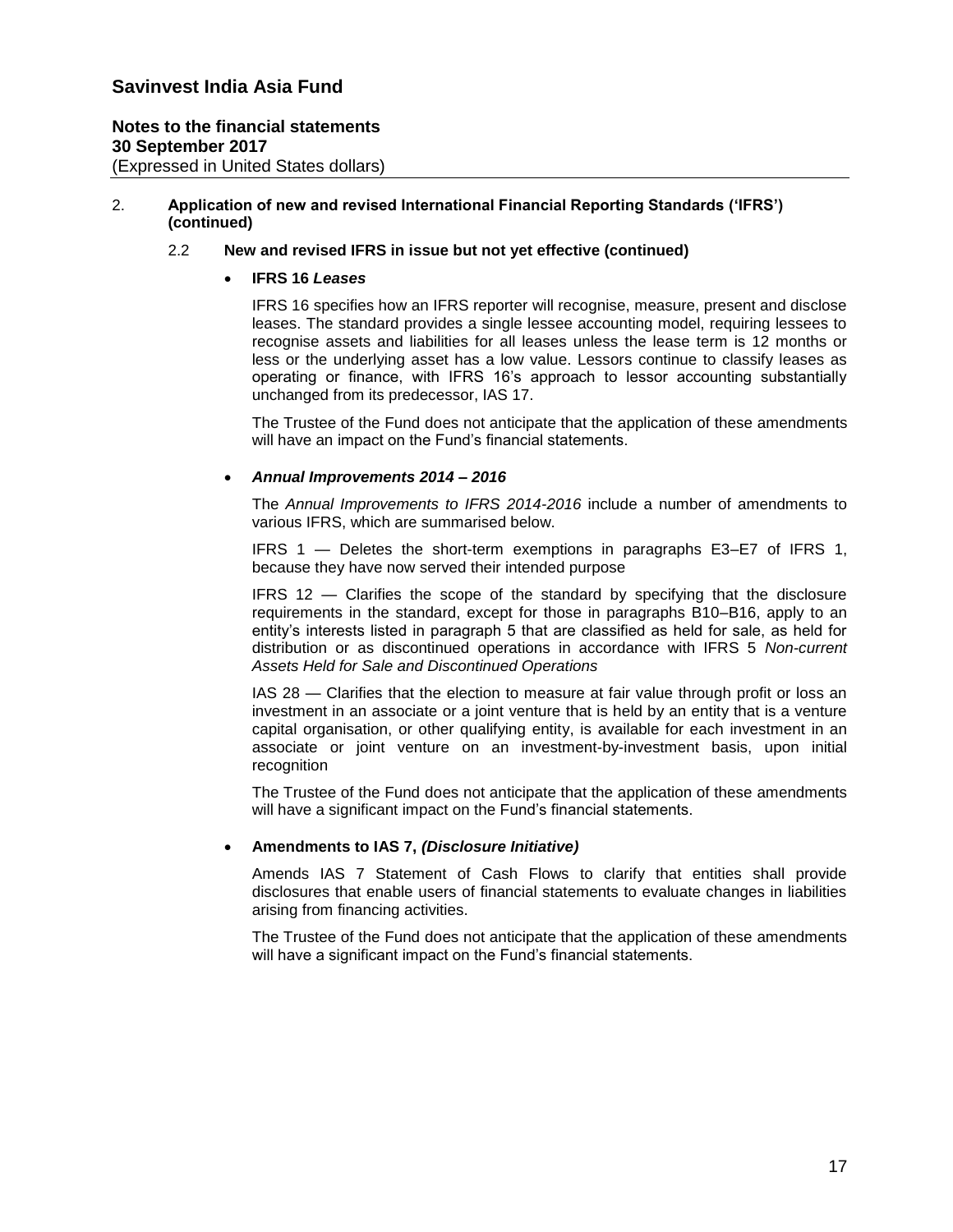# **Notes to the financial statements 30 September 2017** (Expressed in United States dollars)

### 2. **Application of new and revised International Financial Reporting Standards ('IFRS') (continued)**

### 2.2 **New and revised IFRS in issue but not yet effective (continued)**

### **Amendments to IAS 12,** *(Recognition of Deferred Tax Assets for Unrealised Losses)*

Unrealised losses on debt instruments measured at fair value and measured at cost for tax purposes give rise to a deductible temporary difference regardless of whether the debt instrument's holder expects to recover the carrying amount of the debt instrument by sale or by use.

The carrying amount of an asset does not limit the estimation of probable future taxable profits.

Estimates for future taxable profits exclude tax deductions resulting from the reversal of deductible temporary differences.

An entity assesses a deferred tax asset in combination with other deferred tax assets. Where tax law restricts the utilisation of tax losses, an entity would assess a deferred tax asset in combination with other deferred tax assets of the same type.

The Trustee of the Fund does not anticipate that the application of these amendments will have an impact on the Fund's financial statements.

#### **Amendments to IAS 40,** *(Transfer of investment property)*

The amendments to [IAS 40](https://www.iasplus.com/en/standards/ias/ias40) *Investment Property*:

- Amends paragraph 57 to state that an entity shall transfer a property to, or from, investment property when, and only when, there is evidence of a change in use. A change of use occurs if property meets, or ceases to meet, the definition of investment property. A change in management's intentions for the use of a property by itself does not constitute evidence of a change in use.
- The list of examples of evidence in paragraph  $57(a) (d)$  is now presented as a non-exhaustive list of examples instead of the previous exhaustive list.

The Trustee of the Fund does not anticipate that the application of these amendments will have an impact on the Fund's financial statements.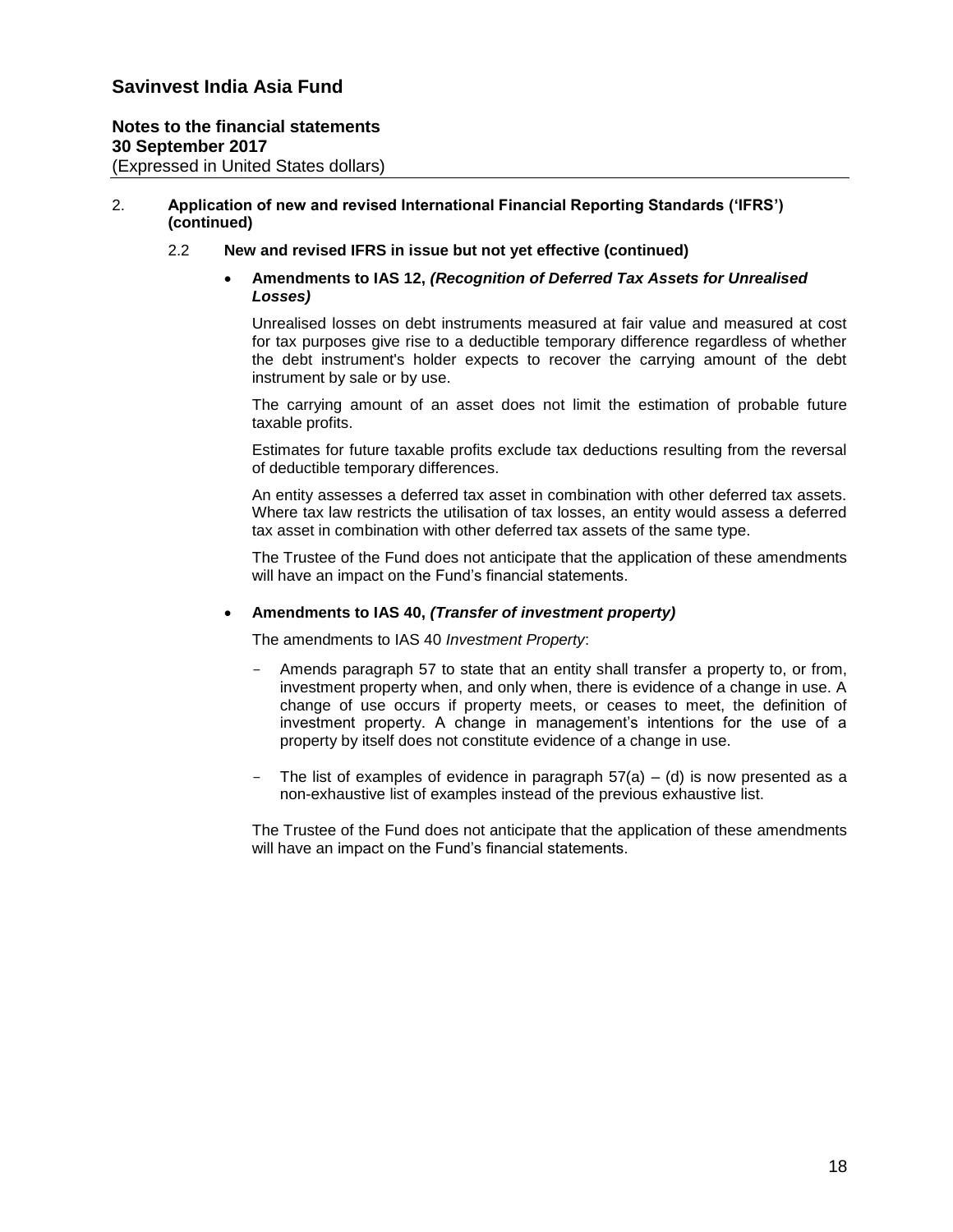# **Notes to the financial statements 30 September 2017**

(Expressed in United States dollars)

## 2. **Application of new and revised International Financial Reporting Standards ('IFRS') (continued)**

### 2.2 **New and revised IFRS in issue but not yet effective (continued)**

### **IFRIC 22 Foreign currency transactions and advance considerations**

The interpretation addresses foreign currency transactions or parts of transactions where:

- There is consideration that is denominated or priced in a foreign currency;
- The entity recognises a prepayment asset or a deferred income liability in respect of that consideration, in advance of the recognition of the related asset, expense or income; and
- The prepayment asset or deferred income liability is non-monetary.

The Interpretations Committee came to the following conclusion:

- The date of the transaction, for the purpose of determining the exchange rate, is the date of initial recognition of the non-monetary prepayment asset or deferred income liability.
- If there are multiple payments or receipts in advance, a date of transaction is established for each payment or receipt.

The Trustee of the Fund does not anticipate that the application of these amendments will have an impact on the Fund's financial statements.

### **[IFRIC 23](https://www.iasplus.com/en/standards/ifric/ifric-23)** *Uncertainty over Income Tax Treatments*

The interpretation addresses the determination of taxable profit (tax loss), tax bases, unused tax losses, unused tax credits and tax rates, when there is uncertainty over income tax treatments under IAS 12. It specifically considers:

- a) Whether tax treatments should be considered collectively
- b) Assumptions for taxation authorities' examinations
- c) The determination of taxable profit (tax loss), tax bases, unused tax losses, unused tax credits and tax rates
- d) The effect of changes in facts and circumstances

The Trustee of the Fund does not anticipate that the application of these amendments will have an impact on the Fund's financial statements.

### **IFRS 17,** *Insurance Contracts*

IFRS 17 requires insurance liabilities to be measured at a current fulfillment value and provides a more uniform measurement and presentation approach for all insurance contracts. These requirements are designed to achieve the goal of a consistent, principle-based accounting for insurance contracts. IFRS 17 supersedes IFRS 4 *Insurance Contracts* as of 1 January 2021.

The Trustee of the Fund does not anticipate that the application of these amendments will have an impact on the Fund's financial statements.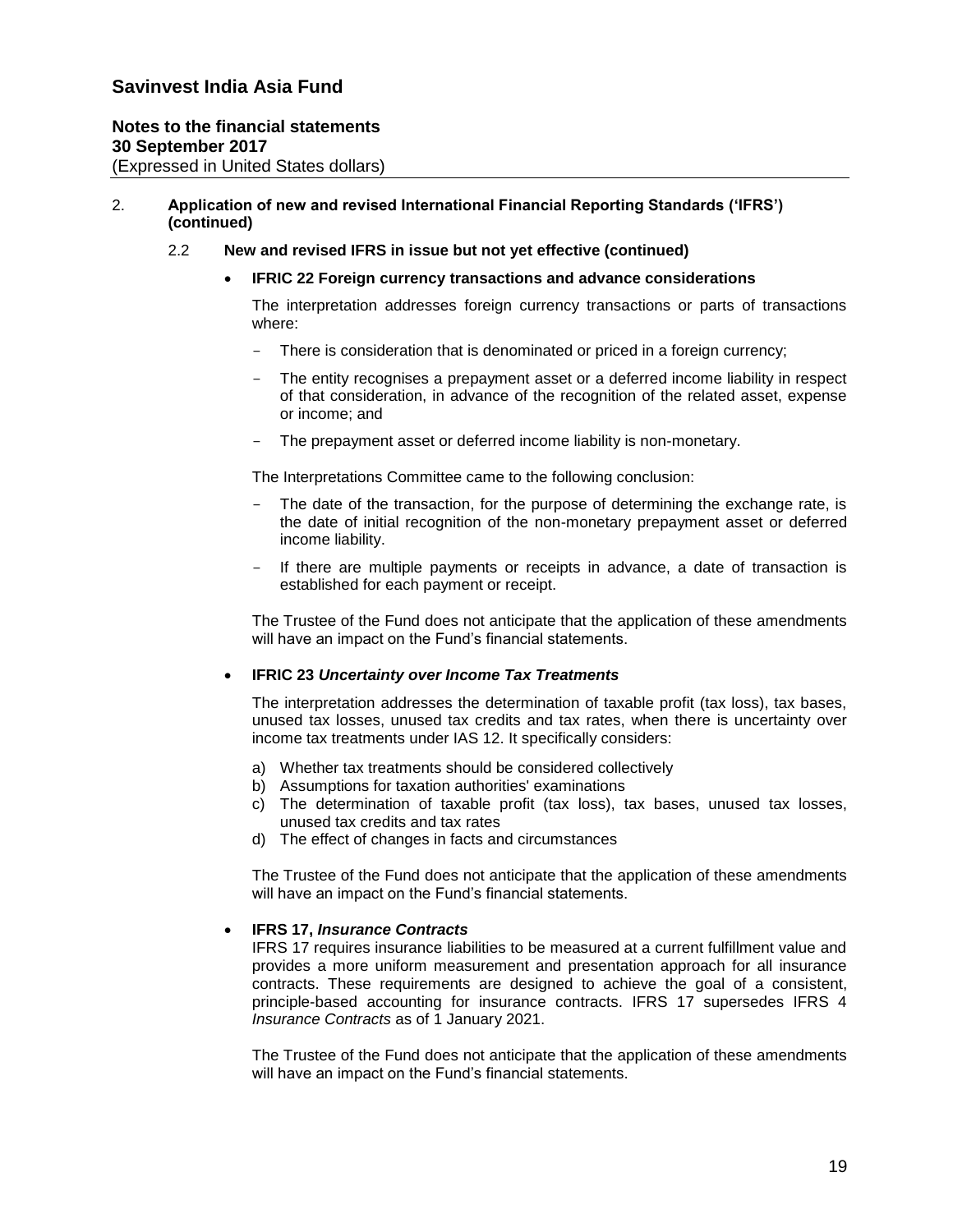## **Notes to the financial statements 30 September 2017** (Expressed in United States dollars)

#### 3. **Significant accounting policies**

The principal accounting policies applied in the preparation of these financial statements are set out below. These policies have been consistently applied to both years presented, unless otherwise stated.

#### a. **Basis of preparation**

i) Statement of compliance

The Fund's financial statements have been prepared in accordance with International Financial Reporting Standards ("IFRS") as issued by the International Accounting Standards Board.

#### ii) Basis of measurement

The Fund's financial statements have been prepared under the fair valuation basis.. These financial statements are presented in United States dollars which is also the Fund's functional currency.

The preparation of financial statements in conformity with IFRS requires the use of certain critical accounting estimates. It also requires the trustee to exercise their judgement in the process of applying the Fund's accounting policies. The areas involving a higher degree of judgements or complexity, or areas where assumptions and estimates are significant to the financial statements are disclosed in Note 4.

### b. **Investment securities**

The Fund classifies its financial assets at fair value through profit or loss. The classification depends on the purpose for which the investments were acquired. Management determines the classification of its investments at initial recognition and re-evaluates this at every reporting date.

Purchases and sales of investments are recognised on the trade date, which is the date on which the Fund commits to purchasing or selling the assets. Investments are initially recognised at fair value in the case of financial assets carried at fair value through profit or loss. Investments are derecognised when the rights to receive cash flows from the investments have expired or where the Fund has transferred substantially all risks and rewards of ownership.

### *Financial assets at fair value through profit and loss*

This category has two sub-categories: financial assets held for trading and those designated as fair value through profit and loss from inception.

A financial asset is classified as held for trading if it is acquired or incurred principally for the purpose of selling or repurchasing in the near term or if it is part of a portfolio of identified financial instruments that are managed together and for which there is evidence of a recent actual pattern of short term profit-taking. Derivatives are also categorised as held for trading unless they are designated as hedging instruments.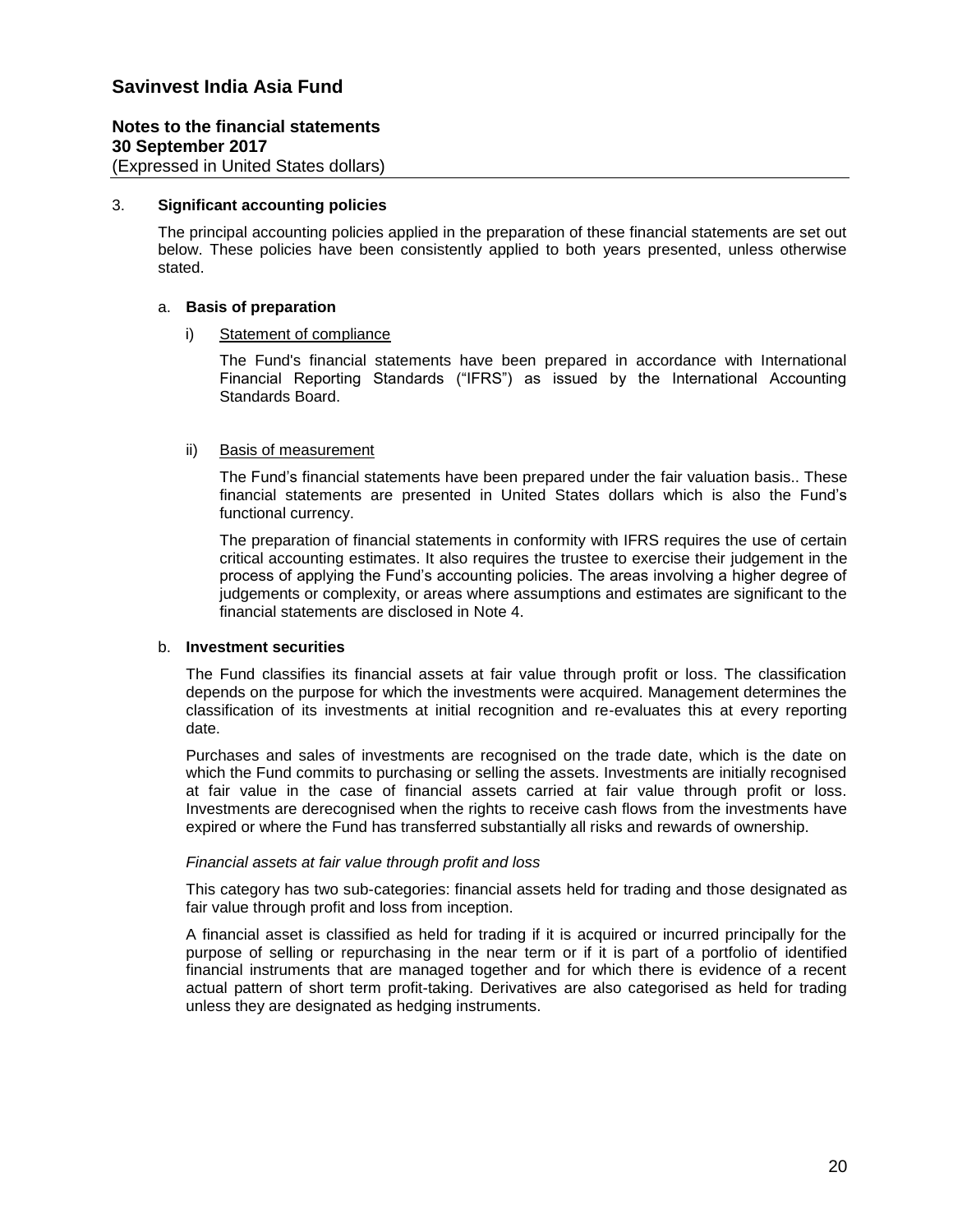# **Notes to the financial statements 30 September 2017**

(Expressed in United States dollars)

### 3. **Significant accounting policies**

### b. **Investment securities (continued)**

Financial assets are designated at fair value through profit or loss when:

- The designation significantly reduces measurement inconsistencies that would arise from measuring the assets or liabilities or recognising gains or losses on them on a different basis.
- Assets and liabilities that are part of a group of financial assets, financial liabilities or both which are managed and evaluated on a fair value basis in accordance with a documented risk management or investment strategy and reported to key management personnel on that basis are designated at fair value through profit or loss; and
- Financial instruments, such as debt securities held, containing one or more embedded derivatives which significantly modify the cash flows, are designated as fair value through profit or loss.

### *Measurement*

Financial assets at fair value through profit and loss are initially recognised at fair value and are subsequently re-measured at fair value based on quoted market prices where available or discounted cash flow models. Unrealised gains and losses arising from changes in the fair value of these securities are recognised in the statement of other comprehensive income.

#### *Fair value estimation*

The fair values of quoted investments in active markets are based on closing prices. For unlisted securities and those where the market is not active, the Fund establishes fair value by using valuation techniques. These include the use of recent arm's length transactions, discounted cash flow analysis, pricing models and other valuation techniques commonly used by market participants.

All purchases and sales of investment securities are recognised on the trade date.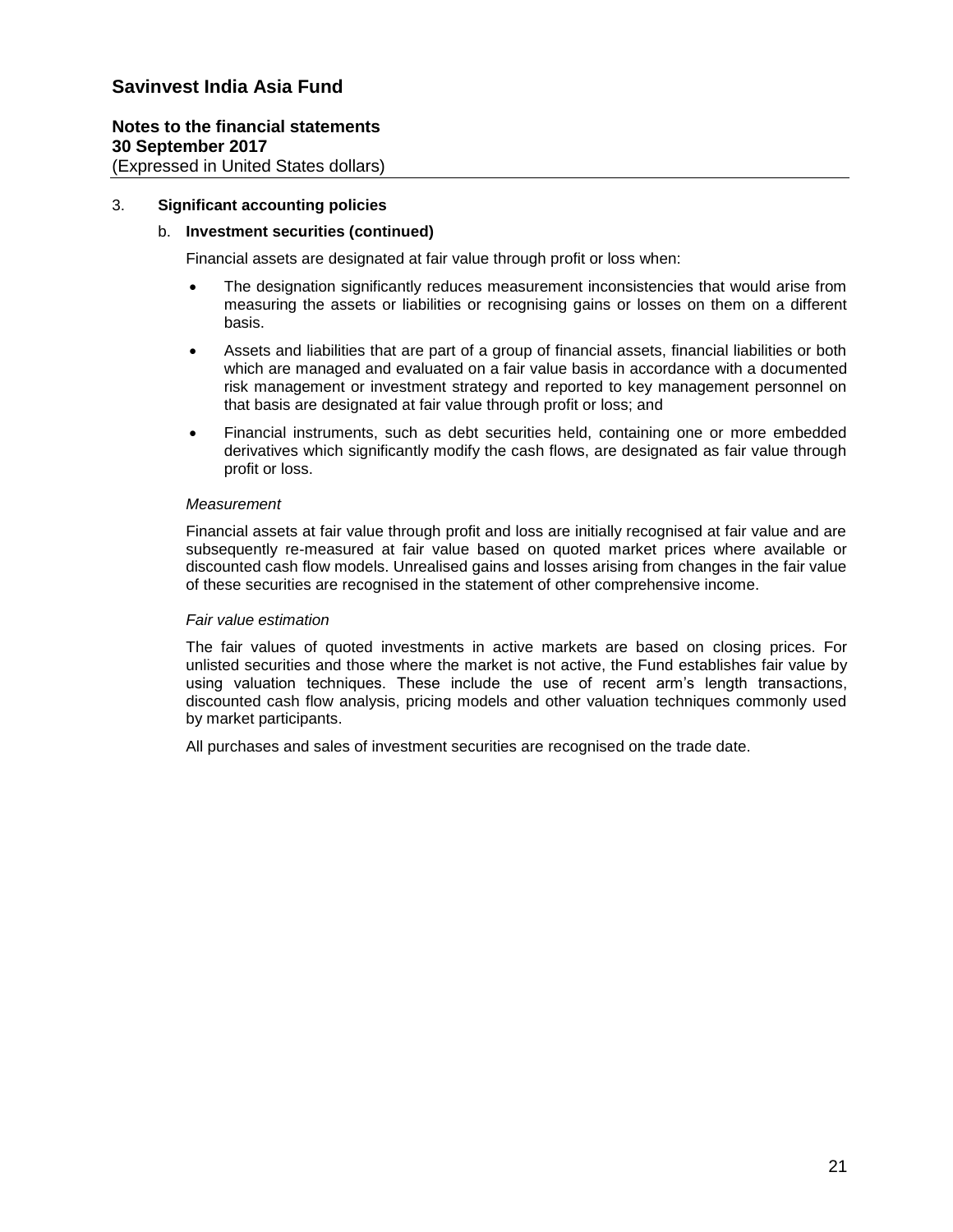# **Notes to the financial statements 30 September 2017**

(Expressed in United States dollars)

### 3. **Significant accounting policies**

### c. **Impairment of financial assets**

The Fund assesses at each statement of financial position date whether there is objective evidence that a financial asset is impaired. If there is objective evidence that an impairment loss has been incurred for an unquoted investment, the amount of the impairment loss is measured as the difference between the carrying amount of the investment and the present value of future cash flows discounted at the current market rate of return for a similar financial asset. The loss is recognised in the statement of profit or loss.

Objective evidence that an investment is impaired includes observable data that comes to the attention of the Fund about the following loss events:

- (i) significant financial difficulty of the issuer or debtor;
- (ii) a breach of contract, such as default or delinquency in payments;
- (iii) it becoming probable that the issuer or debtor will enter bankruptcy or other financial reorganisation;
- (iv) the disappearance of an active market for that financial asset because of financial difficulties;
- (v) observable data indicating that there is a measurable decrease in the estimated future cash flows from a group of individual assets since the initial recognition of those assets, although the decrease cannot yet be identified with the individual financial assets in the group, including:
	- adverse changes in the payment status of issuers or debtors in the group; or
	- national or local economic conditions that correlate with defaults on assets in the group.

### d. **Cash and cash equivalents**

Cash and cash equivalents comprises cash and demand deposits with banks together with short-term highly liquid investments that are readily convertible to known amounts of cash and subject to insignificant risk of change in value. Such investments are normally those with maturities up to three months from the date of acquisition.

### e. **Net assets attributable to unit holders**

Units are redeemable at the unit holder's option subject to certain restrictions as outlined in Note 1 and are classified as financial liabilities. The distribution on these units is recognised in the statement of profit or loss. The units can be put back to the Fund at any time for cash equal to a proportionate share of the Fund's net asset value as determined under the trust deed. Units are carried in the capital account at the redemption amount that is payable at the statement of financial position date, if the unit holder was to exercise its right to put the unit back to the Fund.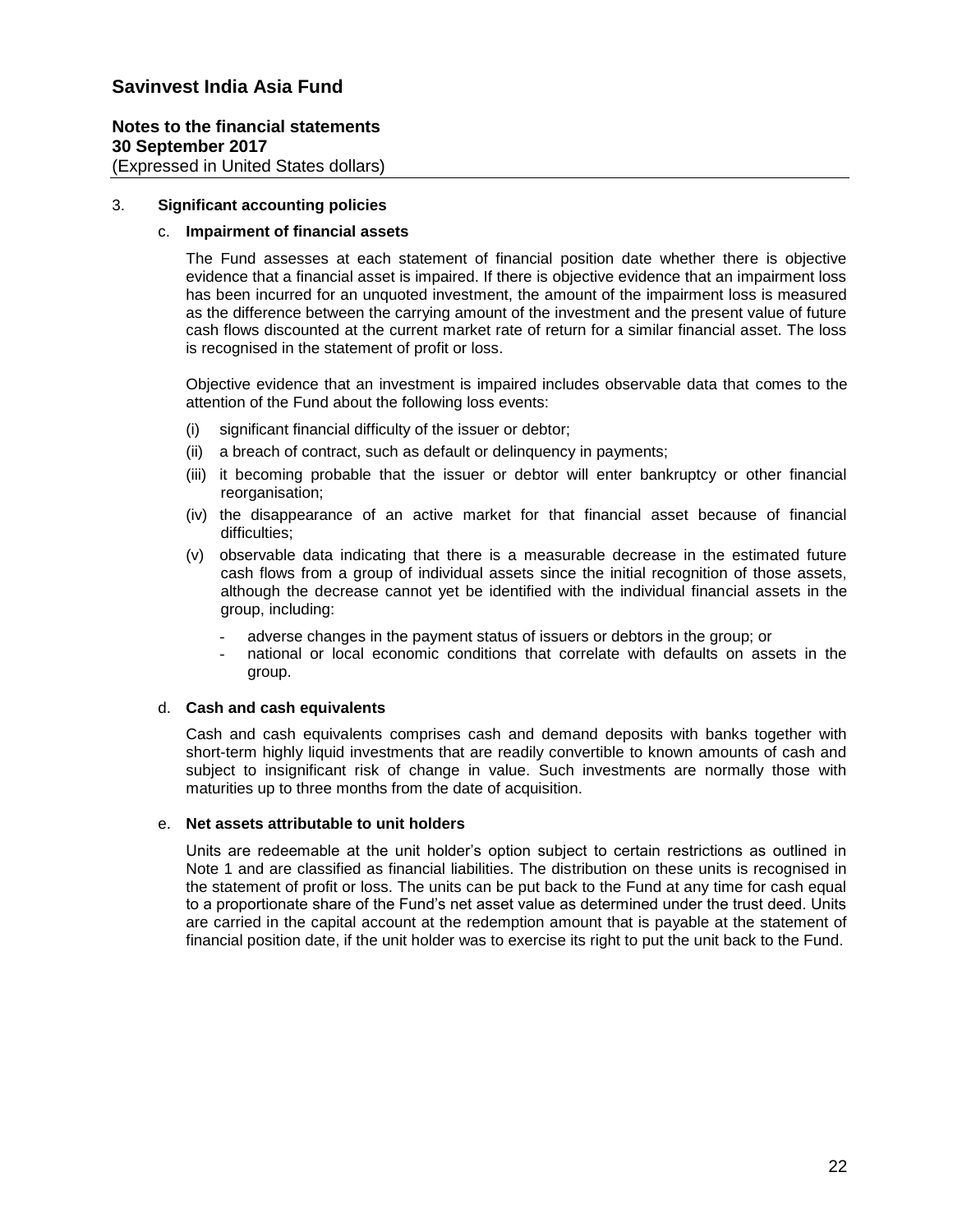# **Notes to the financial statements 30 September 2017**

(Expressed in United States dollars)

### 3. **Significant accounting policies (continued)**

### f. **Revenue recognition**

The Fund recognises revenue when the amount of revenue can be reliably measured, it is probable that future economic benefits will flow to the entity and specific criteria have been met for each of the Fund's activities.

Once an investment security has been written down as a result of an impairment loss, interest income is recognised thereafter using the rate of interest used to discount the future cash flows for the purpose of measuring the impairment loss.

Dividend income is recognised when the right to receive payment has been established.

### g. **Foreign currency transactions**

### *Functional and presentation currency*

The primary activity of the Fund is to invest in equity securities primarily in India and other Asian jurisdictions. Subscriptions are denominated in United States dollars. The performance of the Fund is measured and reported in US dollars. The trustee considers the US dollar as the currency that most faithfully represents the economic effects of the underlying transactions, events and conditions. The financial statements are presented in US dollars which is the Fund's functional and presentation currency.

### *Transactions and balances*

Foreign currency transactions are translated into the functional currency using the exchange rates prevailing at the dates of the transactions.

Assets and liabilities denominated in foreign currencies are translated into US dollars at the exchange rates ruling at the statement of financial position date. Realised gains and losses on foreign currency transactions are charged or credited to the statement of profit or loss as a foreign currency gain and loss except where they relate to equity investments where such amounts are included within realised and unrealised gains and losses on investments.

### h. **Expenses**

Expenses are accounted for on the accrual basis.

### i. **Subscriptions and redemptions**

Subscriptions and redemptions are accounted for as at the effective date of the transaction.

### j. **Taxation**

The Fund is not liable to income tax on its current operations in Trinidad and Tobago. However, the Fund is subject to capital gain taxes in certain foreign jurisdictions on the disposal of investments in those locations.

Where the Fund has realised or unrealised gains on its investments as at the year end and the relevant capital gains tax has not yet been paid, an accrual for the tax is made.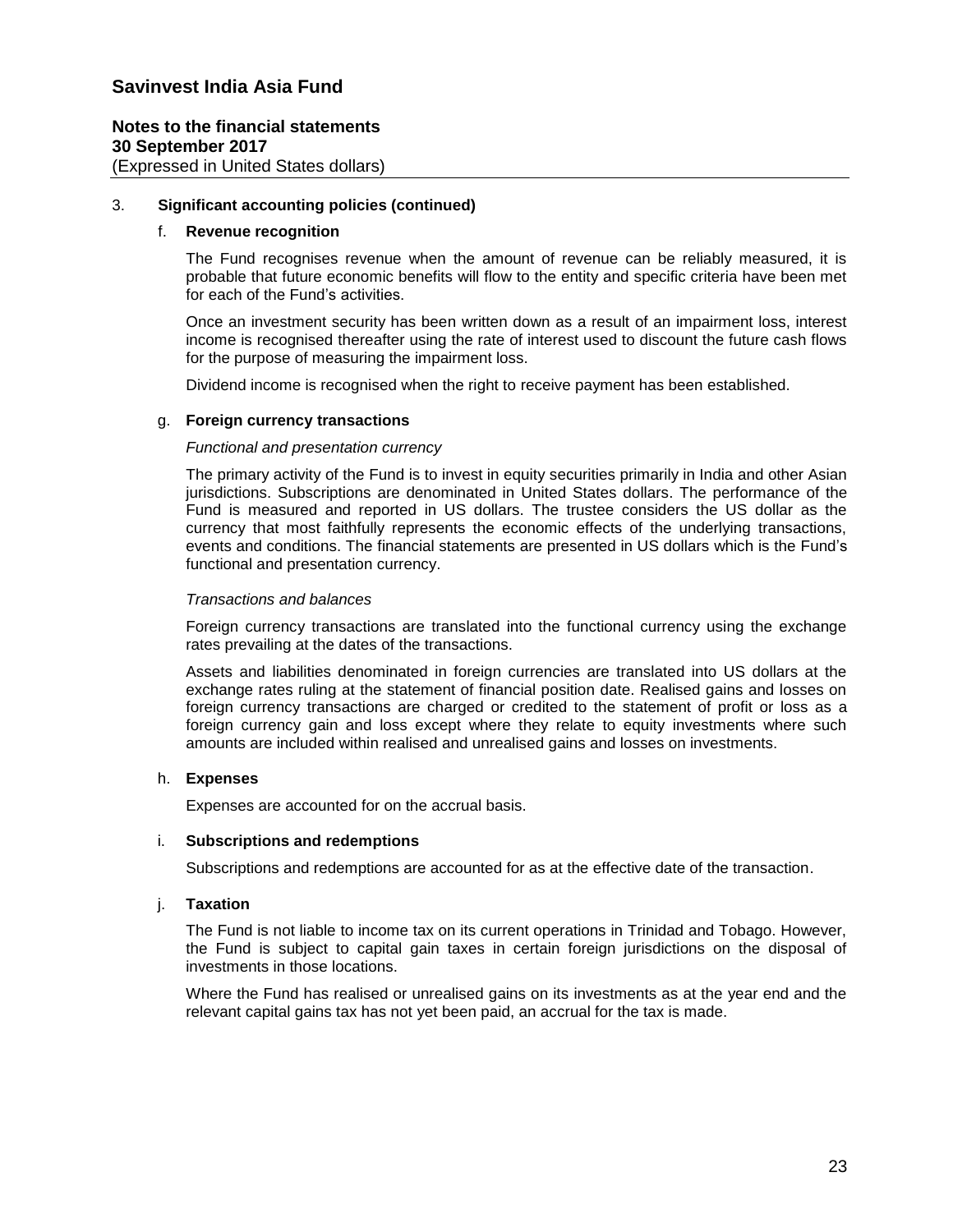# **Notes to the financial statements 30 September 2017**

(Expressed in United States dollars)

# 4. **Critical accounting estimates and judgements in applying accounting principles**

### *Fair value of financial assets*

All financial assets are fair valued according to quoted prices. All assets are level 1 and thus there are no estimated risks. As a result, the only perceptible risk would be impairment of the financial assets. (Refer to note 3c – Significant accounting policies: Impairment of financial assets).

### 5. **Cash and cash equivalents**

|    |                                                                                                                                                                    | 2017<br>US\$                                          | 2016<br>US\$                                  |
|----|--------------------------------------------------------------------------------------------------------------------------------------------------------------------|-------------------------------------------------------|-----------------------------------------------|
|    | Cash in bank<br>Money market funds                                                                                                                                 | 813,745<br>2,019                                      | 129,017<br>5,994                              |
|    | Total cash and cash equivalents                                                                                                                                    | 815,764                                               | 135,011                                       |
| 6. | <b>Investment securities</b>                                                                                                                                       |                                                       |                                               |
|    |                                                                                                                                                                    | 2017<br>US\$                                          | 2016<br>US\$                                  |
|    | Fair value through profit or loss                                                                                                                                  |                                                       |                                               |
|    | Exchange traded funds<br>Equity mutual funds<br>Equities<br><b>Bonds</b>                                                                                           | 1,601,184<br>2,319,344<br>7,950,280<br>11,721         | 1,996,969<br>2,710,751<br>9,828,425<br>11,348 |
|    | <b>Total investment securities</b>                                                                                                                                 | 11,882,529                                            | <u>14,547,493</u>                             |
| 7. | Accounts payable and accrued expenses                                                                                                                              | 2017<br>US\$                                          | 2016<br>US\$                                  |
|    | Fund administration fees payable<br>Investment management fees payable<br>Trustee fees payable<br>Audit fees payable<br>Capital Gain Tax<br>Custodian fees payable | 40,628<br>81,257<br>19,720<br>9,000<br>1,032<br>1,434 | 69,589<br>139,178<br>17,398<br>9,000<br>412   |
|    |                                                                                                                                                                    | 153,071                                               | 235,577                                       |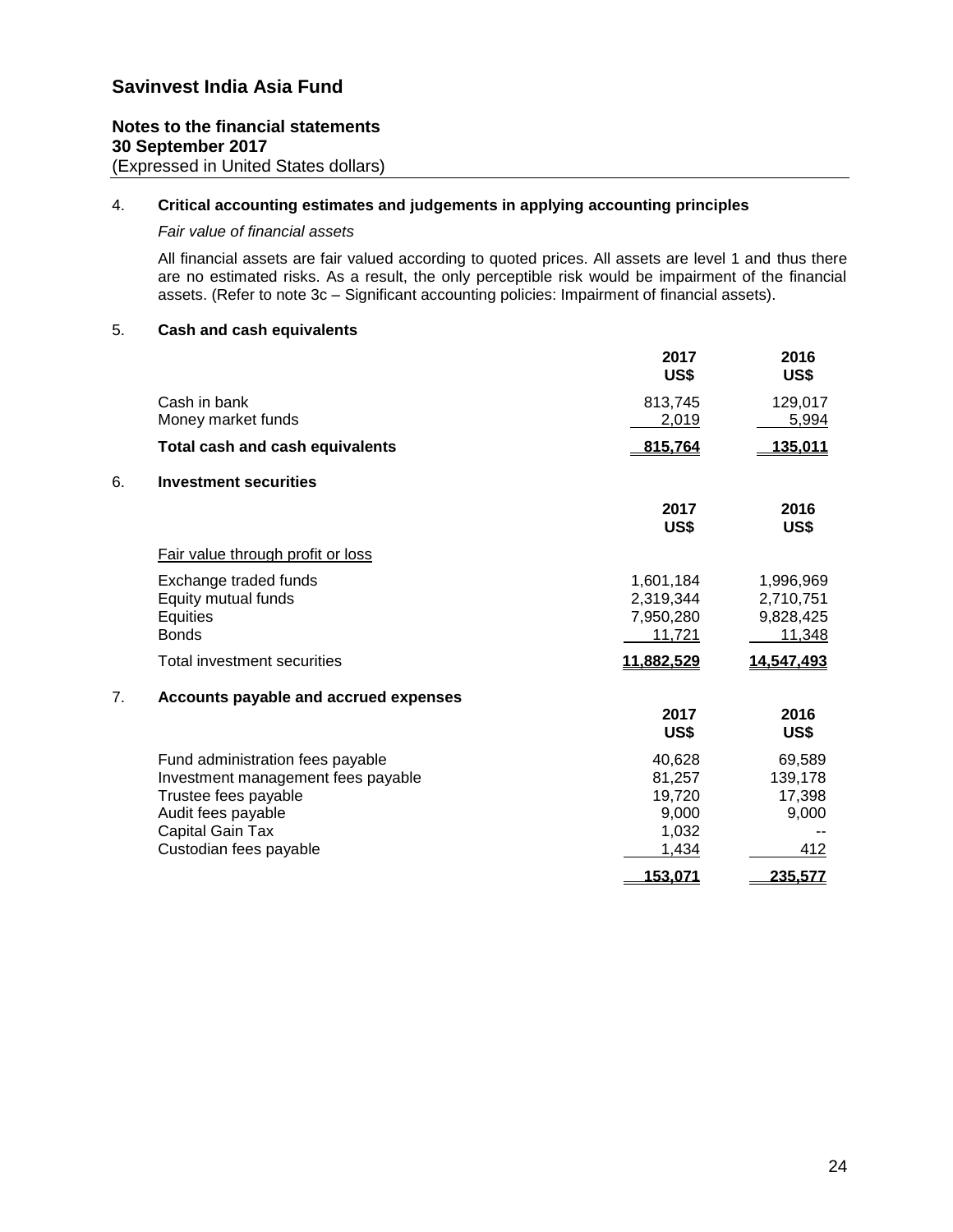### **Notes to the financial statements 30 September 2017**

(Expressed in United States dollars)

### 8. **Net assets attributable to unit holder**

|                                                                                                                              | 2017<br>US\$                                               | 2016<br>US\$                                  |
|------------------------------------------------------------------------------------------------------------------------------|------------------------------------------------------------|-----------------------------------------------|
| Balance at beginning of the year<br>Subscriptions<br>Redemptions<br>Distribution of income reinvested<br>Profit for the year | 14,517,367<br>52.451<br>(361, 512)<br>447,138<br>1,070,329 | 14,543,989<br>85,850<br>(807, 630)<br>695,158 |
| Balance at end of the year                                                                                                   | 15,725,773                                                 | <u>14,517,367</u>                             |
| Number of participating units                                                                                                | <u>1,525,278</u>                                           |                                               |
| Net asset value per unit                                                                                                     | 10.3101                                                    | 9.5654                                        |

#### 9. **Management fees**

Fund management fees and investment advisory fees are paid quarterly to Bourse Securities Limited at rates of up to 1.00% and 2.00% respectively.

|                            | 2017<br>US\$   | 2016<br>US\$   |
|----------------------------|----------------|----------------|
| Fund administration fees   | 148.558        | 138,688        |
| Investment management fees | 297.116        | 277,376        |
|                            | <u>445.674</u> | <u>416.064</u> |

#### **Trustee fees**

First Citizens Trustee Services Limited is entitled to a quarterly fee which shall be calculated and accrued daily and payable in arrears in an amount which will not exceed an annual rate of 0.25% of the net asset value during the relevant quarter subject to a minimum annual fee of US\$2,000 for performing duties and functions of trustee of the Fund.

#### **Fund administration fees**

The Trustee has appointed Bourse Securities Limited as fund administration manager to provide fund administration services to the Fund. The Fund will pay the fund administrator a quarterly fee based on an annual rate of a minimum of 0.5% and a maximum of 1% of the net asset value of the Fund, prorated where necessary.

#### **Investment management fees**

The Trustee has engaged the services of Bourse Securities Limited as investment manager, to be responsible for the investment decisions made on behalf of the fund. Fees are calculated quarterly according to an annual rate of a minimum of 1.5% and maximum of 2% on the net asset value of the Fund in that quarter.

### **Custodian fees**

The Fund has engaged the services of ICICI Bank Limited as the custodian for the Fund. ICICI Bank Limited earns a monthly fee for service charges calculated on the basis of the weighted average value of assets held and transaction charges at a rate of 0.5%.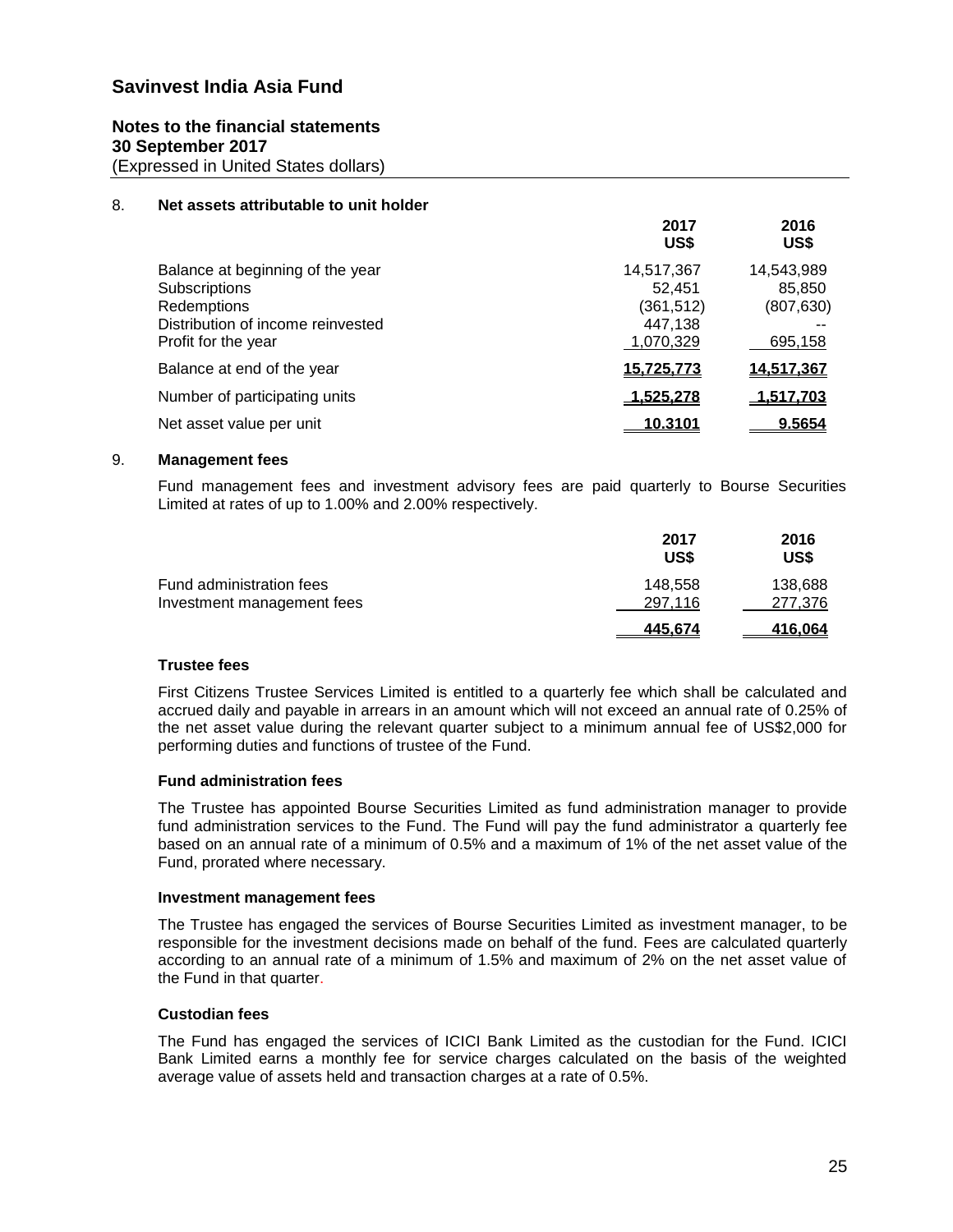# **Notes to the financial statements 30 September 2017**

(Expressed in United States dollars)

#### 10. **Related party transactions**

Parties are considered to be related if one party has the ability to control the other party or exercise significant influence over the other party in making financial or operational decisions. In the normal course of business, the plan maintains account relationships with various affiliated parties in accordance with established commercial practice.

The related party balances are as follows:

|                                         | 2017             | 2016             |
|-----------------------------------------|------------------|------------------|
|                                         | US\$             | US\$             |
| Management fees payable                 | <u>121.885</u>   | <u> 208.767</u>  |
| Distributions received and reinvested   | 193.606          |                  |
| Net assets attributable to unit holders | <u>4.828.800</u> | <u>4.382.624</u> |
| Management fees expense                 | 445.674          | 416.064          |

#### 11. **Risk management**

#### 11.1 **Introduction**

The Fund's activities expose it to a variety of financial risks and those activities involve the analysis, evaluation, acceptance and management of some degree of risk or combination of risk. Taking risk is core to the financial business and operational risks are an inevitable consequence of being in business. The investment manager's aim is therefore to achieve an appropriate balance between risk and return and minimise potential adverse effects in the Fund's financial performance by focusing on the unpredictability of financial markets.

The investment manager's risk management policies are designed to identify and analyse these risks, to set appropriate risk limits and controls and to monitor the risks and adherence to limits by means of reliable and up to date information systems.

The most important types of risks to the Fund are liquidity risk, market risk, and credit risk. Market risks include currency risk, interest rate risk and other price risk.

While the Trustee is ultimately responsible for identifying and controlling risks, there are separate independent bodies responsible for managing and monitoring risks as follows:

#### (a) **Board of Directors – Investment Manager**

The Board of Directors of the Investment Manager, Bourse Securities Limited, has overall responsibility and oversight for corporate governance and specifically, approval of the investment policy and limits of authority. The Board of Directors has delegated authority to the Investment Committee and the Sub-Investment Committee as appropriate.

#### (b) **Investment Committee – Investment Manager**

The Investment Committee is responsible for investment policy formulation, risk management, performance review, investment strategy development and the delegation of authority to the Sub-Investment Committee. The Committee oversees the development, interpretation and implementation of policies for identifying, evaluating, monitoring and measuring the significant risks to which the Fund is exposed.

#### (c) **Sub-Investment Committee – Investment Manager**

The Sub-Investment Committee monitors adherence to the investment strategy, develops the Fund's asset allocation, monitors investment performance and makes recommendations to the Investment Committee. Decisions regarding investment selection and portfolio management are made within policy limits set by the Investment Committee.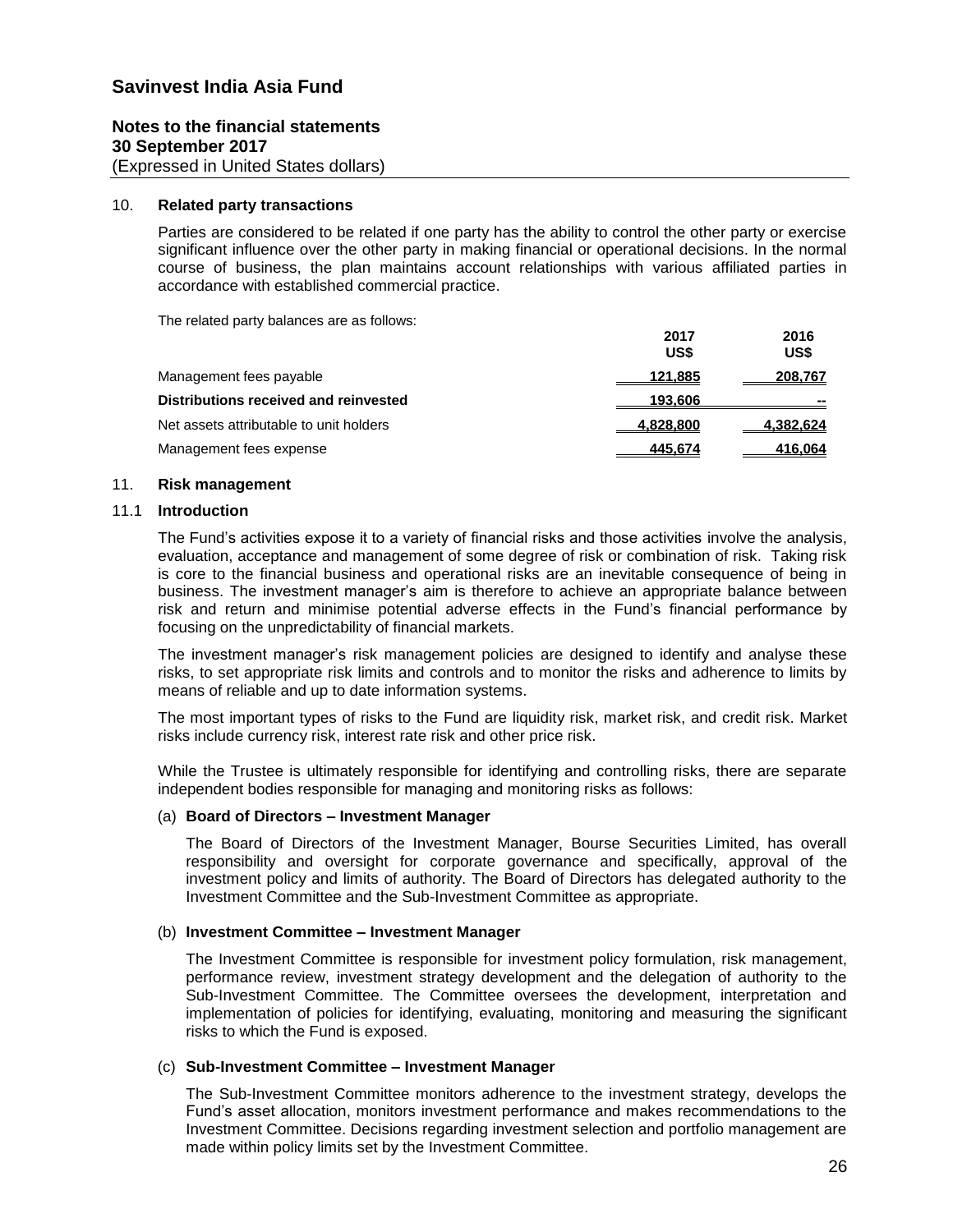# **Notes to the financial statements 30 September 2017** (Expressed in United States dollars)

### 11. **Risk management (continued)**

### 11.2 **Liquidity risk**

Liquidity risk is the risk that the Fund may not be able to generate sufficient cash resources to settle its obligations in full as they fall due or can only do so on terms that are materially disadvantageous.

As an open ended fund from 11 November 2012, the Fund is exposed to daily cash redemptions of units. As at 30 September 2017, 6.43% of the investment portfolio was held in cash and short-term instruments that can be quickly converted to cash, (2016: 0.92%). The Fund also has the ability to borrow in the short-term to ensure settlement. The Trust Deed also permits the Fund to settle in specie in proportion to the underlying assets, if the redemption of a unit holder is in excess of the 1% of the Fund.

### 11.2.1 **Non-derivative cash flows**

The table below analyses the Fund's non-derivative financial instruments into relevant maturity groupings based on the remaining period at the statement of assets and liabilities date to the contractual maturity date. The amounts in the table are the contractual undiscounted cash flows.

|                                         | Up to<br>1 year<br>S | $1 - 3$<br>years<br>\$ | Over 3<br>years<br>5 | Total<br>\$       |
|-----------------------------------------|----------------------|------------------------|----------------------|-------------------|
| As at 30 September 2017                 |                      |                        |                      |                   |
| <b>Financial assets</b>                 |                      |                        |                      |                   |
| Cash and cash equivalents               | 815,764              |                        |                      | 815,764           |
| Investment securities                   | 11,870,808           |                        | 11,721               | 11,882,529        |
| Other receivables                       | 3,180,551            |                        |                      | 3,180,551         |
| Total financial assets                  | 15,867,123           |                        | <u> 11.721</u>       | <u>15,878,844</u> |
| <b>Financial liabilities</b>            |                      |                        |                      |                   |
| Net assets attributable to unit holders | 15,725,773           |                        |                      | 15,725,773        |
| Account payables and accruals           | 153,071              |                        |                      | 153,071           |
| <b>Total financial liabilities</b>      | 15,878,844           | --                     |                      | 15,878,844        |
| As at 30 September 2016                 |                      |                        |                      |                   |
| <b>Financial assets</b>                 |                      |                        |                      |                   |
| Cash and cash equivalents               | 135,011              |                        |                      | 135,011           |
| Investment securities                   | 14,536,145           |                        | 11,348               | 14,547,493        |
| Accounts receivables                    | 70,440               |                        |                      | 70,440            |
| <b>Total financial assets</b>           | 14,741,596           |                        | 11,348               | 14.752.944        |
| <b>Financial liabilities</b>            |                      |                        |                      |                   |
| Net assets attributable to unit holders | 14,517,367           |                        |                      | 14,517,367        |
| Account payables and accruals           | 235,577              |                        |                      | 235,577           |
| Total financial liabilities             | 14,752,944           | --                     | --                   | 14,752,944        |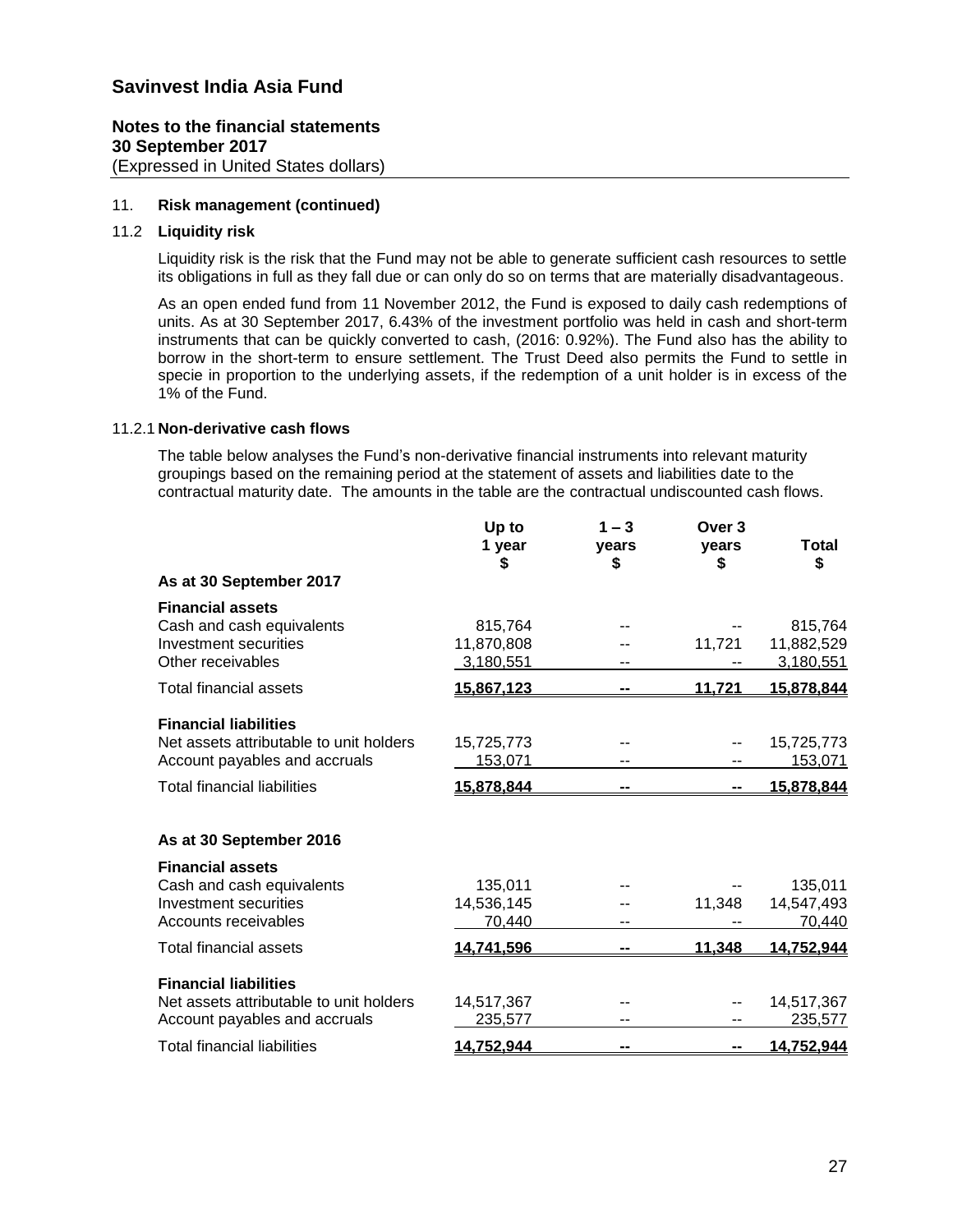# **Notes to the financial statements 30 September 2017**

(Expressed in United States dollars)

### 11. **Risk management (continued)**

#### 11.3 **Market price risk**

The Fund is exposed to market risks, which is the risk that the fair value or future cash flows of a financial instrument will fluctuate because of changes in market prices. Market risks arise from open positions in interest rate products, which are exposed to general and specific market movements and changes in the level of volatility of market rates or prices such as interest rates and credit spreads. All investment securities present a risk of loss of capital. The Sub-Investment Committee moderates this risk through a careful selection of securities and other financial instruments within specified limits. The Fund's overall market positions are reviewed on a quarterly basis by the Investment Manager, Investment Committee and Board of Directors.

The table below illustrates the impact on net assets attributable to unit holders of a 10% increase/decrease in the prices of equities, equities based investments and bonds:

|          | 2017<br>US\$  | 2016<br>US\$ |
|----------|---------------|--------------|
| Up 10%   | 1,188,253     | 1.454.749    |
| Down 10% | (1, 188, 253) | (1,454,749)  |

### 11.4 **Interest rate risk**

Cash flow interest rate risk is the risk that future cash flows of a financial instrument will fluctuate due to changes in market interest rates. Fair value interest rate risk is the risk that the value of a financial instrument will fluctuate due to changes in market interest rates. The Fund takes on exposure to the effects of fluctuations in prevailing levels of market interest rates on both its fair value and cash flow risks. Interest margins may increase as a result of such changes but may reduce or create losses in the event that unexpected movements arise. The investment committee sets limits on the level of mismatch of interest rate re-pricing that may be undertaken, which is monitored on a daily basis by the Sub-Investment Committee and on a quarterly basis by the Investment Manager, Investment Committee and Board of Directors.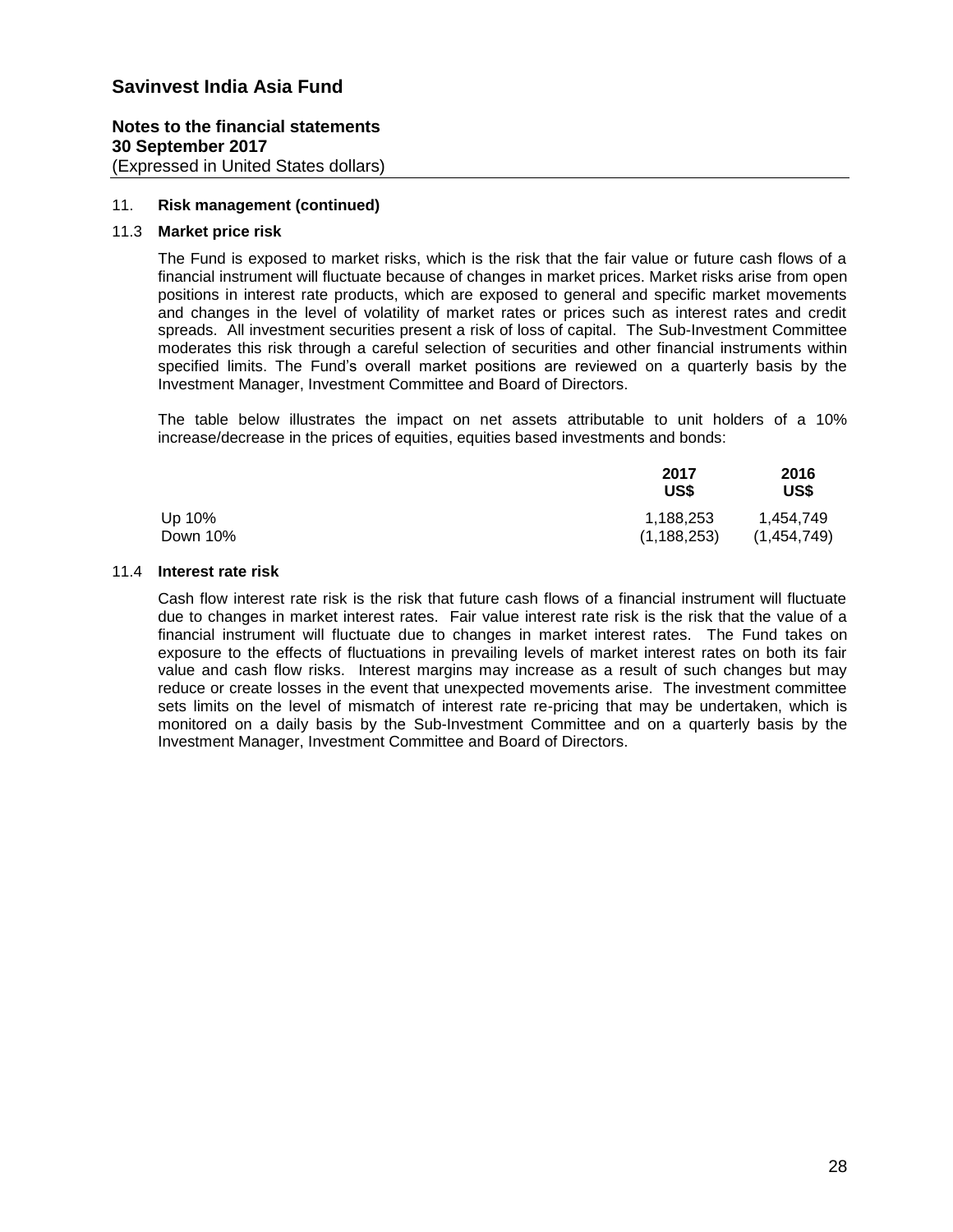# **Notes to the financial statements 30 September 2017**

(Expressed in United States dollars)

# 11. **Risk management (continued)**

# 11.4 **Interest rate risk (continued)**

The table below summarises the Fund's exposure to interest rate risks. It includes the Fund's financial instruments at carrying amounts, categorised by the earlier of contractual re-pricing or maturity dates. **Non-**

| As at 30 September 2017                                                                               | Up to<br>1 year<br>\$ | $1 - 5$<br>vears<br>\$ | Over 5<br>vears<br>\$ | Non-<br>interest<br>bearing<br>\$ | Total<br>\$                               |
|-------------------------------------------------------------------------------------------------------|-----------------------|------------------------|-----------------------|-----------------------------------|-------------------------------------------|
| <b>Assets</b>                                                                                         |                       |                        |                       |                                   |                                           |
| Investment securities<br>Interest income receivable<br>Other receivables<br>Cash and cash equivalents | 815,764               |                        | 11,721                | 11,870,808<br>502<br>3,180,049    | 11,882,529<br>502<br>3,180,049<br>815,764 |
| <b>Total financial assets</b>                                                                         | 815,764               | --                     | 11.721                | <u>15,051,359 </u>                | 15,878,844                                |
| <b>Liabilities</b>                                                                                    |                       |                        |                       |                                   |                                           |
| Net assets attributable<br>to unit holders<br>Account payables and accruals                           |                       |                        |                       | 15,725,773<br>153,071             | 15,725,773<br>153,071                     |
| <b>Total financial liabilities</b>                                                                    |                       |                        |                       |                                   | 15,878,844 15,878,844                     |
| Total interest re-pricing gap                                                                         | 815.764               | --                     | <u>11,721</u>         |                                   |                                           |
| As at 30 September 2016                                                                               |                       |                        |                       |                                   |                                           |
| <b>Total financial assets</b>                                                                         | 135.011               |                        | 11.348                | 14,606,585                        | <u>14,752,944</u>                         |
| <b>Total financial liabilities</b>                                                                    | --                    | --                     |                       |                                   |                                           |
| Total interest re-pricing gap                                                                         | 135,011               | --                     | 11,348                |                                   |                                           |

### **Sensitivity of possible movements in interest rates**

Stress testing is used as a market risk measurement technique which provides an indication of the potential size of losses that could arise in extreme conditions. The stress test conducted for the Fund includes risk factor testing, where stress movements are applied to each risk category. An analysis was conducted to demonstrate the sensitivity to reasonable possible movements in interest rates in respect of the Fund's fixed income portfolio.

As at 30 September 2017, had the interest rates increased or decreased by 100 basis points with all other variables held constant, the increase or decrease in net assets would amount to approximately \$8,275 (2016: \$1,464).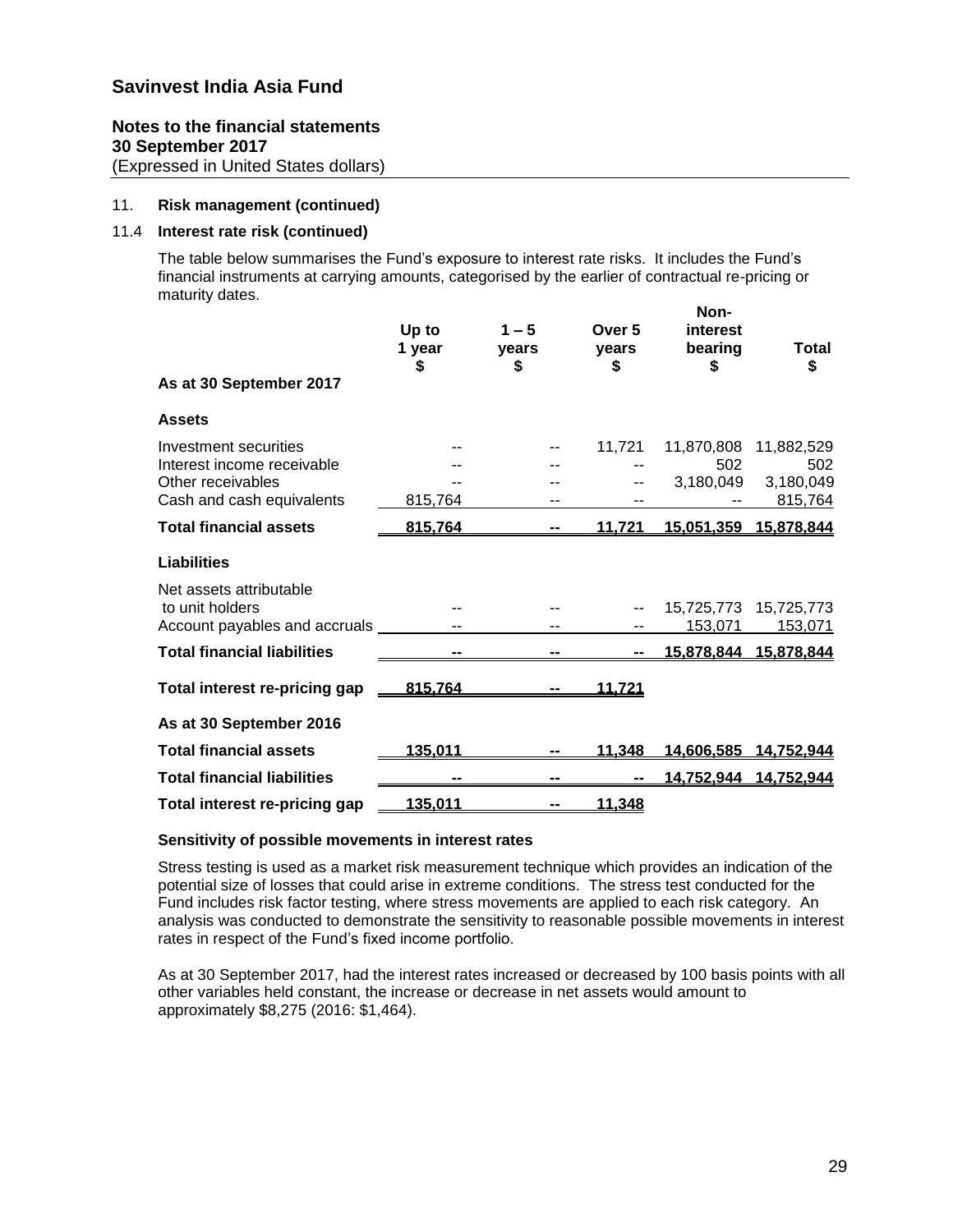# **Notes to the financial statements 30 September 2017** (Expressed in United States dollars)

### 11. **Risk management (continued)**

### 11.5 **Credit risk**

The Fund takes on exposure to credit risk, which is the risk that a counterparty will be unable to pay amounts in full when due. Credit risk is mitigated to some extent by limiting the Fund's total exposure to a single credit. The Fund also reduces this risk by prudent credit analysis of issuers to restrict questionable credits in the Fund. The Fund also manages and controls credit risk by setting limits on the amount of risk it is willing to accept for individual counterparties and for geographical and industry concentrations, and by monitoring exposures in relation to such limits.

The Investment Manager has established a credit quality review process to provide early identification of possible changes in the creditworthiness of counterparties, including regular collateral revisions. Counterparty limits are established by the use of a credit risk classification system, which assigns each counterparty a risk rating and are validated, where appropriate, by comparisons with externally available data. The rating scale, which is shown below, reflects the range of default probabilities defined for each rating class. Risk ratings are subject to regular revision. The credit quality review process allows the Investment Manager to assess the potential loss as a result of the risks to which it is exposed and take corrective action.

| Internal rating       | Description of the grade | <b>External rating:</b><br><b>Standard &amp; Poor's equivalent</b> |
|-----------------------|--------------------------|--------------------------------------------------------------------|
| High grade            |                          |                                                                    |
|                       | Excellent                | AAA. AA+. AA. AA-                                                  |
| 2                     | Very good                | A+, A, A-, BBB+, BBB, BBB-                                         |
| <b>Standard grade</b> |                          |                                                                    |
| 3                     | Good                     | BB+, BB, BB-                                                       |
| 4                     | Satisfactory             | $B+, B, B-$                                                        |
| Sub-standard grade    |                          |                                                                    |
| 5                     | Unacceptable             | CCC+, CCC, CCC-                                                    |
| 6                     | Bad and doubtful         | CC+, CC, CC-                                                       |
| 7                     | Virtual certain loss     | $C+, C, C-$                                                        |
|                       |                          |                                                                    |

#### **Internal ratings scale and mapping of external ratings**

The ratings of the major rating agency shown in the table above are mapped to our rating classes based on the long-term average default rates of each external grade. The Fund uses the external ratings where available to benchmark our internal credit risk assessment. Observed defaults per rating category vary year on year, especially over an economic cycle. Where a credit is not assigned a risk rating under the internal risk rating system and cannot be benchmarked against an international rating, these have been classified as unrated. These would include equities, local corporate bonds and funds held in a managed pool by a foreign investment broker.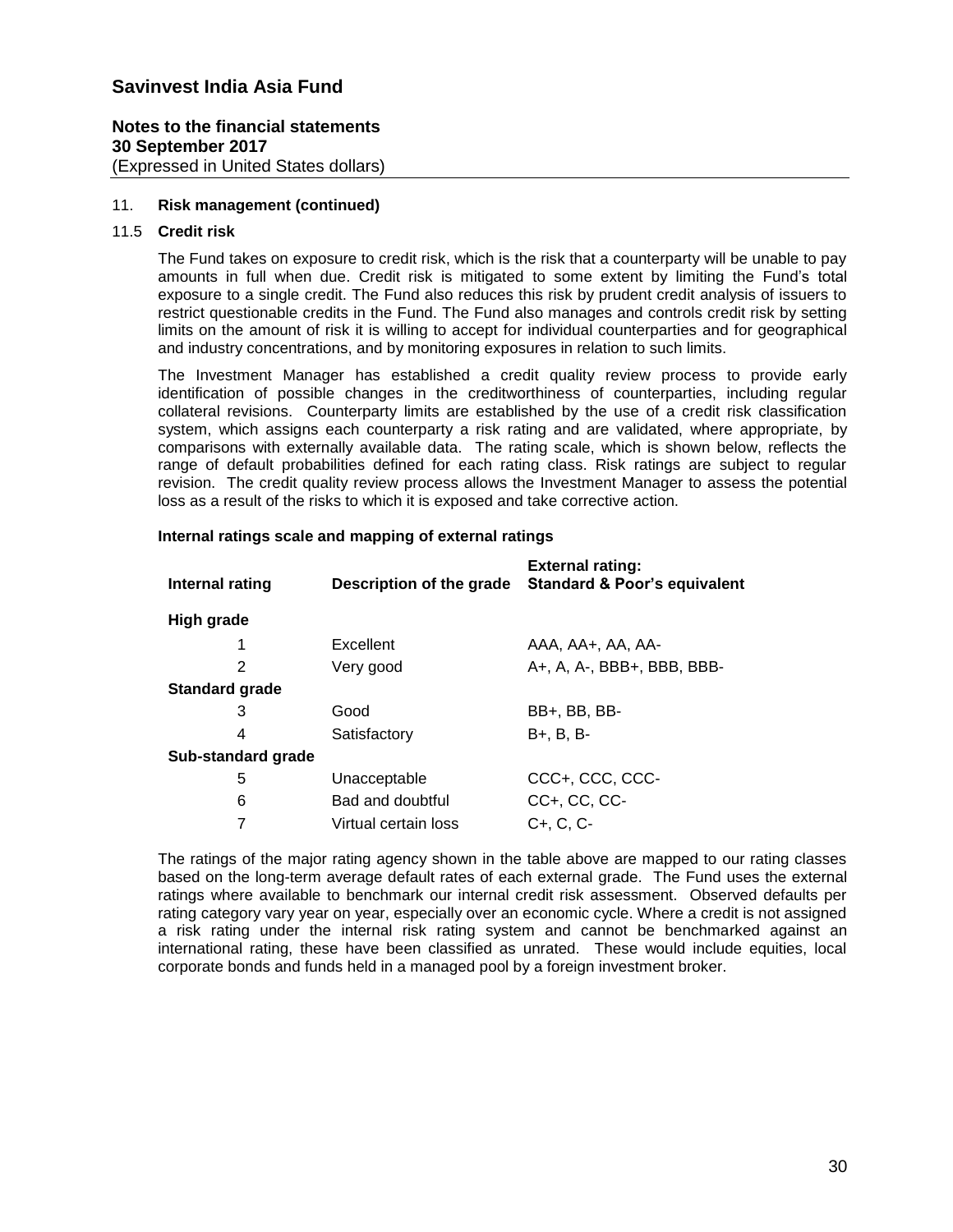# **Notes to the financial statements 30 September 2017**

(Expressed in United States dollars)

# 11. **Risk management (continued)**

# 11.5 **Credit risk (continued)**

# **Maximum exposure to credit risk**

The table below represents a worst case scenario of credit risk exposure to the Fund at 30 September 2017 and 2016.

|                           | <b>Maximum Exposure</b> |                  |
|---------------------------|-------------------------|------------------|
|                           | 2017                    | 2016             |
|                           | S                       | S                |
| Investment securities:    |                         |                  |
| - Exchange traded funds   | 1,601,184               | 1,996,969        |
| - Equity mutual funds     | 2,319,344               | 2,710,751        |
| - Bonds                   | 11.721                  | 11,348           |
| Cash and cash equivalents | 815,764                 | 135,011          |
| Accounts receivable       | 3,180,551               | 70,440           |
| As at 30 September        | 7.928.564               | <u>4.924.519</u> |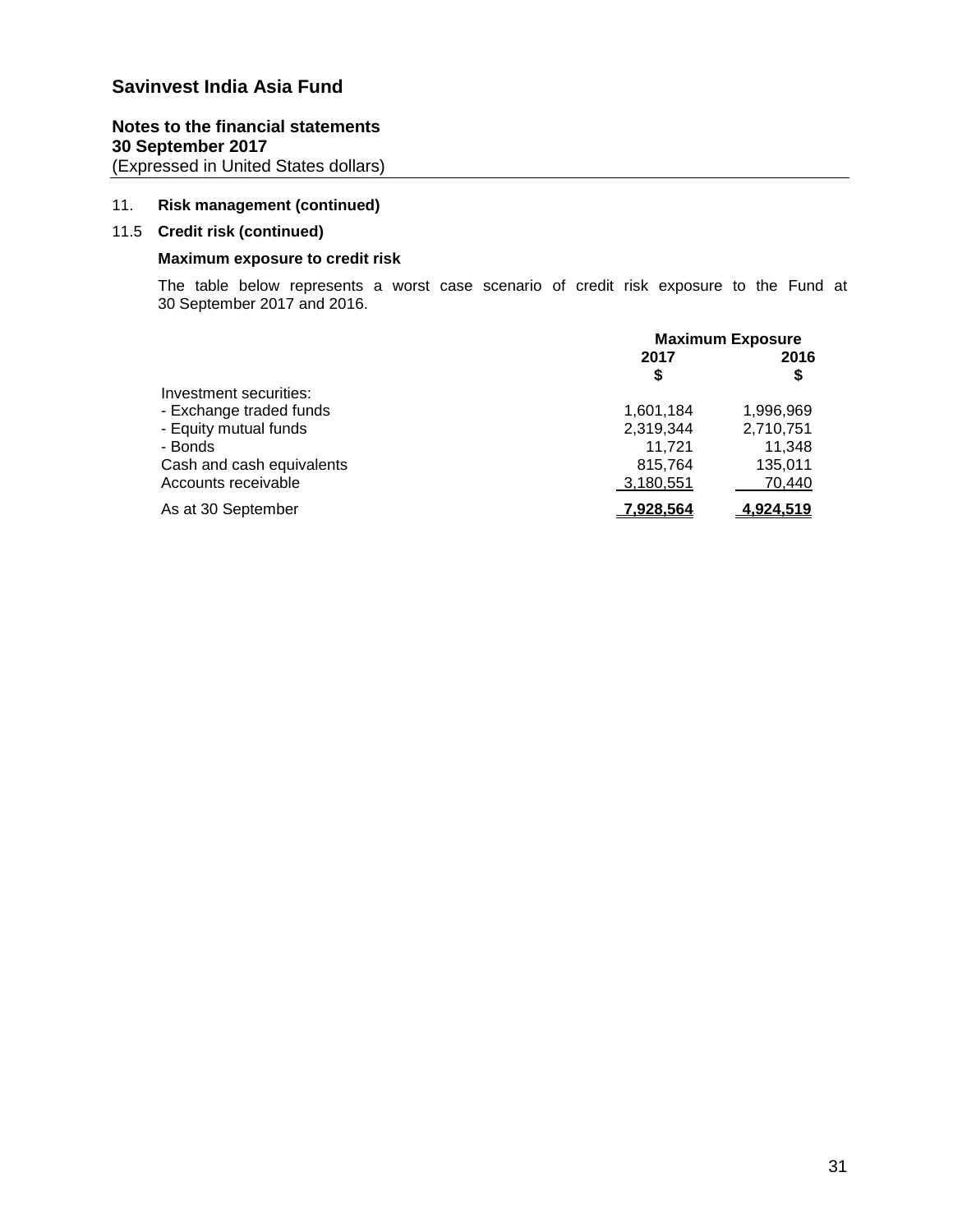# **Notes to the financial statements 30 September 2017** (Expressed in United States dollars)

### 11. **Risk management (continued)**

# 11.6 **Currency risk**

The Fund holds assets denominated in currencies other than United States dollars, the measurement currency of the Fund. Consequently, the Fund is exposed to currency risk since the value of the securities denominated in other currencies will fluctuate due to changes in exchange rates.

|                                                                          | <b>Rupees</b><br>S  | <b>US</b><br>\$           | <b>Total</b><br>\$                            |
|--------------------------------------------------------------------------|---------------------|---------------------------|-----------------------------------------------|
| As at 30 September 2017                                                  |                     |                           |                                               |
| <b>Bonds</b><br>Equities<br>Exchange traded funds<br>Equity mutual funds | 11,721<br>7,950,280 | 1,601,184<br>2,319,344    | 11,721<br>7,950,280<br>1,601,184<br>2,319,344 |
| Investment securities                                                    | 7,962,001           | 3,920,528                 | 11,882,529                                    |
| Money market account<br>Local bank account<br>Foreign bank account       | 253,031             | 2,019<br>551,031<br>9,683 | 2,019<br>551,031<br>262,714                   |
| Cash and cash equivalents                                                | 253,031             | 562,733                   | 815,764                                       |
| Accounts receivable                                                      | 3,180,551           |                           | 3,180,551                                     |
| <b>Total financial assets</b>                                            | <u>11,395,583</u>   | 4,483,261                 | <u>15,878,844</u>                             |
| <b>Total financial liabilities</b>                                       | (2, 466)            | (15, 876, 378)            | (15,878,844)                                  |
| Net currency gap                                                         | 11,393,117          | (11, 393, 117)            |                                               |
| As at 30 September 2016                                                  |                     |                           |                                               |
| <b>Bonds</b><br>Equities<br>Exchange traded fund<br>Equity mutual fund   | 11,348<br>9,828,425 | 1,996,969<br>2,710,751    | 11,348<br>9,828,425<br>1,996,969<br>2,710,751 |
| Investment securities                                                    | 9,839,773           | 4,707,720                 | 14,547,493                                    |
| Money market account<br>Local bank account<br>Foreign bank account       | 122,117             | 5,994<br>4,003<br>2,897   | 5,994<br>4,003<br>125,014                     |
| Cash and cash equivalents                                                | 122,117             | 12,894                    | 135,011                                       |
| Accounts receivable                                                      | 70,440              | $\overline{\phantom{a}}$  | 70,440                                        |
| <b>Total financial assets</b>                                            | 10,032,330          | 4,720,614                 | 14,752,944                                    |
| <b>Total financial liabilities</b>                                       | (412)               | (14, 752, 532)            | (14, 752, 944)                                |
| Net currency gap                                                         | 10,031,918          | (10,031,918)              |                                               |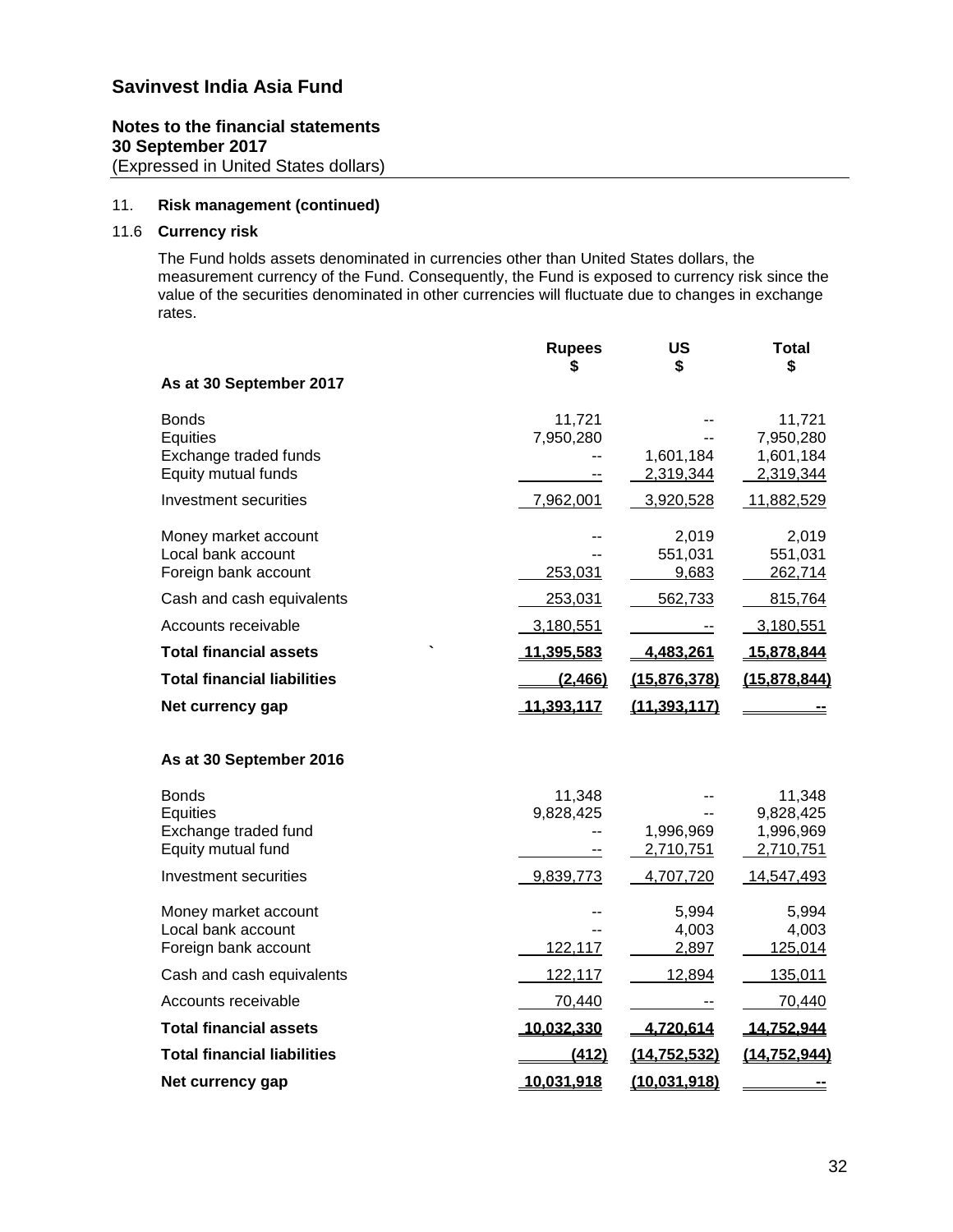| Notes to the financial statements    |
|--------------------------------------|
| 30 September 2017                    |
| (Expressed in United States dollars) |

#### 11. **Risk management (continued)**

#### 11.6 **Currency risk**

The table below illustrates the impact on net assets distributable to unit holders of a reasonable possible shift in exchange rates:

|                | 2017<br>US\$ | 2016<br>US\$ |
|----------------|--------------|--------------|
| Rupee up 20%   | 2.278.623    | 2,006,384    |
| Rupee down 20% | (2,278,623)  | (2,006,384)  |

#### 12 **Fair value of financial assets and liabilities**

Financial assets and liabilities not carried at fair value include cash and cash equivalents, interest receivable, other receivables, management fees payable, broker fees payable and other accounts payable.

The following table provides an analysis of financial instruments that are measured subsequent to initial recognition at fair value, grouped into Levels 1 to 3 based on the degree to which the fair value is observable.

- Level 1 fair value measurements are those derived from quoted prices (unadjusted) in active markets for identical assets or liabilities.
- Level 2 fair value measurements are those derived from inputs other than quoted prices included within Level 1 that are observable for the asset or liability, either directly (i.e. as prices) or indirectly (i.e. derived from prices).
- Level 3 fair value measurements are those derived from valuation techniques that include inputs for the asset or liability that are not based on observable market data (unobservable inputs).

|                                                    | Level 1<br>\$     | Level <sub>2</sub><br>\$ | Level 3<br>\$ | <b>Total</b><br>\$ |
|----------------------------------------------------|-------------------|--------------------------|---------------|--------------------|
| 2017                                               |                   |                          |               |                    |
| Securities at fair value through<br>profit or loss | 11,882,529        |                          |               | 11,882,529         |
| <b>Total investment securities</b>                 | 11.882.529        |                          |               | 11.882.529         |
| 2016                                               |                   |                          |               |                    |
| Securities at fair value through<br>profit or loss | 14,547,493        |                          |               | 14,547,493         |
| <b>Total investment securities</b>                 | <u>14.547.493</u> |                          |               | <u>14.547.493</u>  |